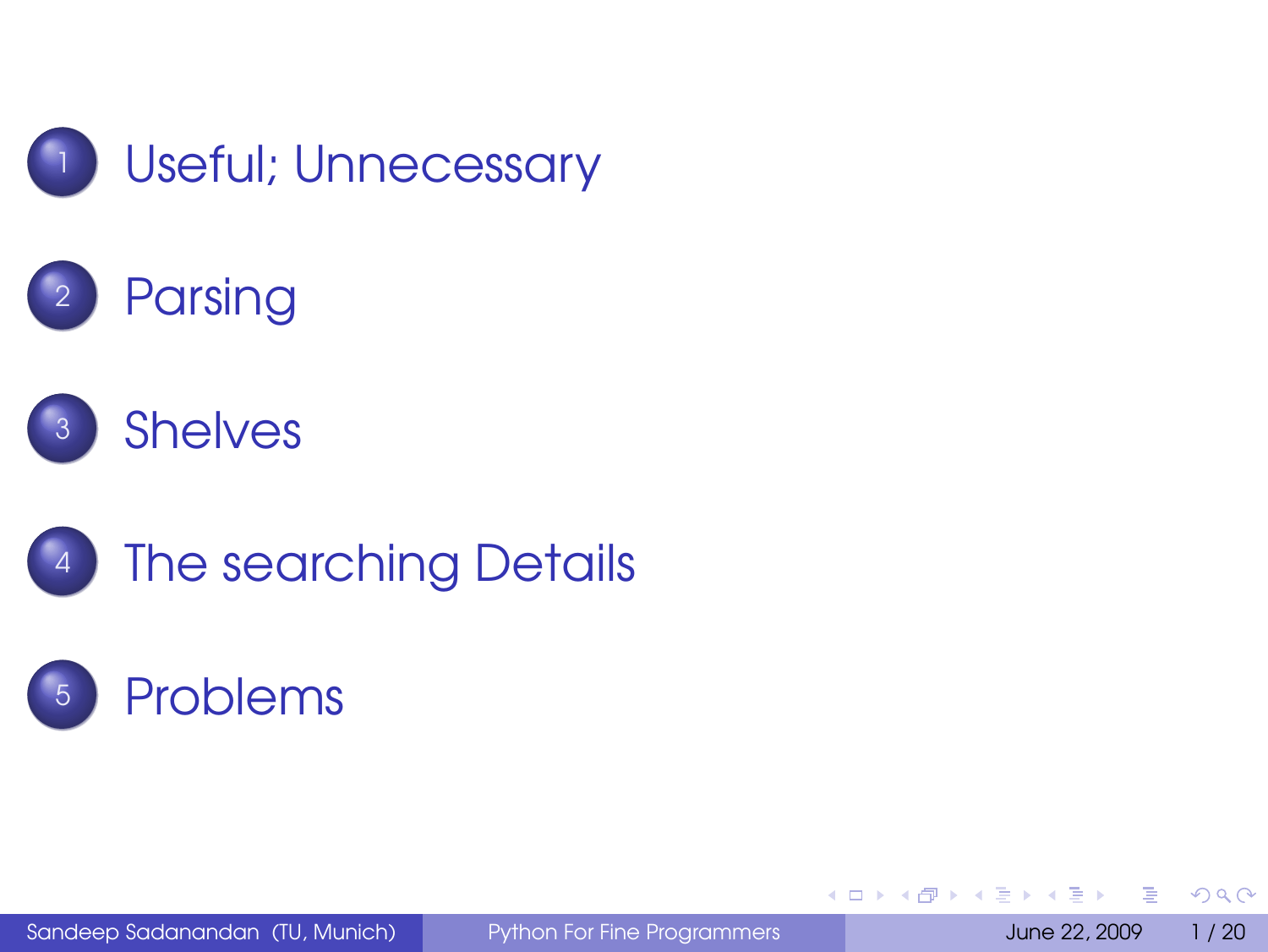We have already seen functions. But only the simplest forms. We can have functions

- With arguments having default values
- With keywords as arguments
- <span id="page-1-0"></span>• With multiple arguments.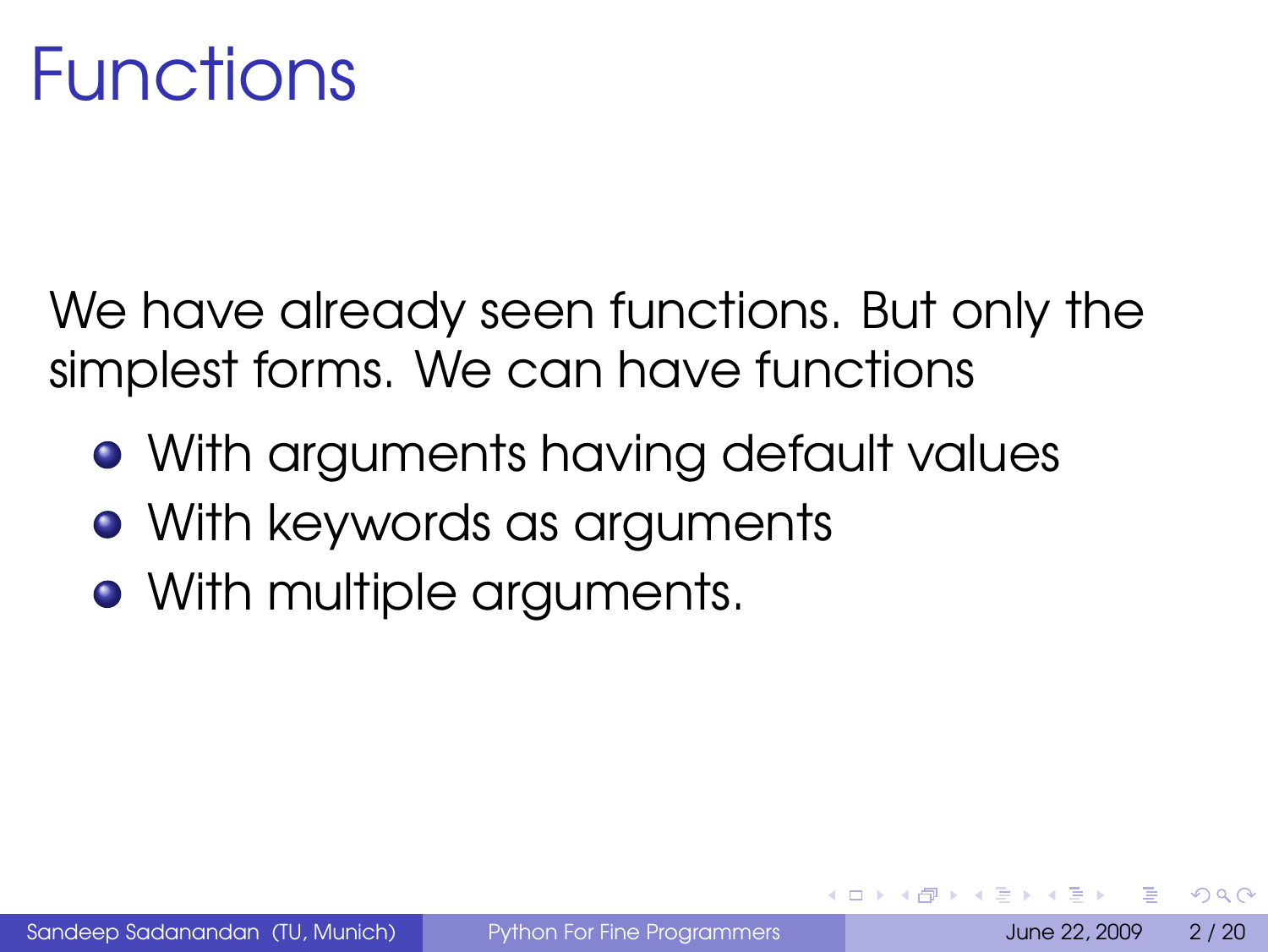```
\rightarrow >> def myfoo (bar, foobar=True):
_2 ... print bar,
\overline{\mathbf{3}} ... if foobar:
\frac{4}{4} ... print "ha ha ha!"
5 \cdot \cdot \cdot6 \gg >> \text{myfoo}('hello")_7 hello ha ha ha!
s \gg\gg myfoo("hello", foobar=False)
\circ hello
10 >>
```
Sandeep Sadanandan (TU, Munich) [Python For Fine Programmers](#page-0-0) June 22, 2009 3/20

 $\Omega$ 

イロト イ押 トイヨ トイヨ トーヨ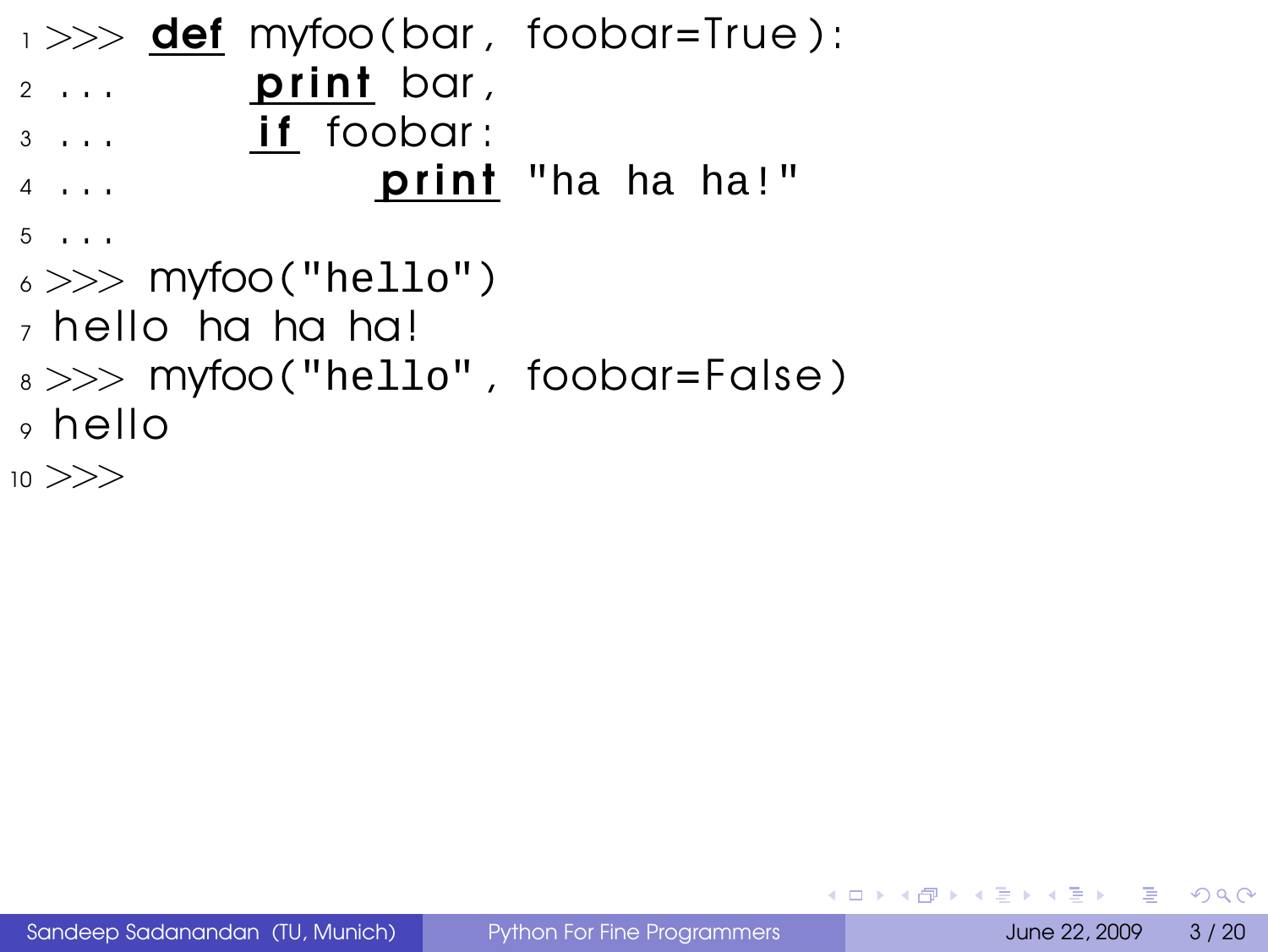## Default values taken only once

**•** The default value of the parameter is initialised only once and it stays the same if not specifically called. Look at the following example.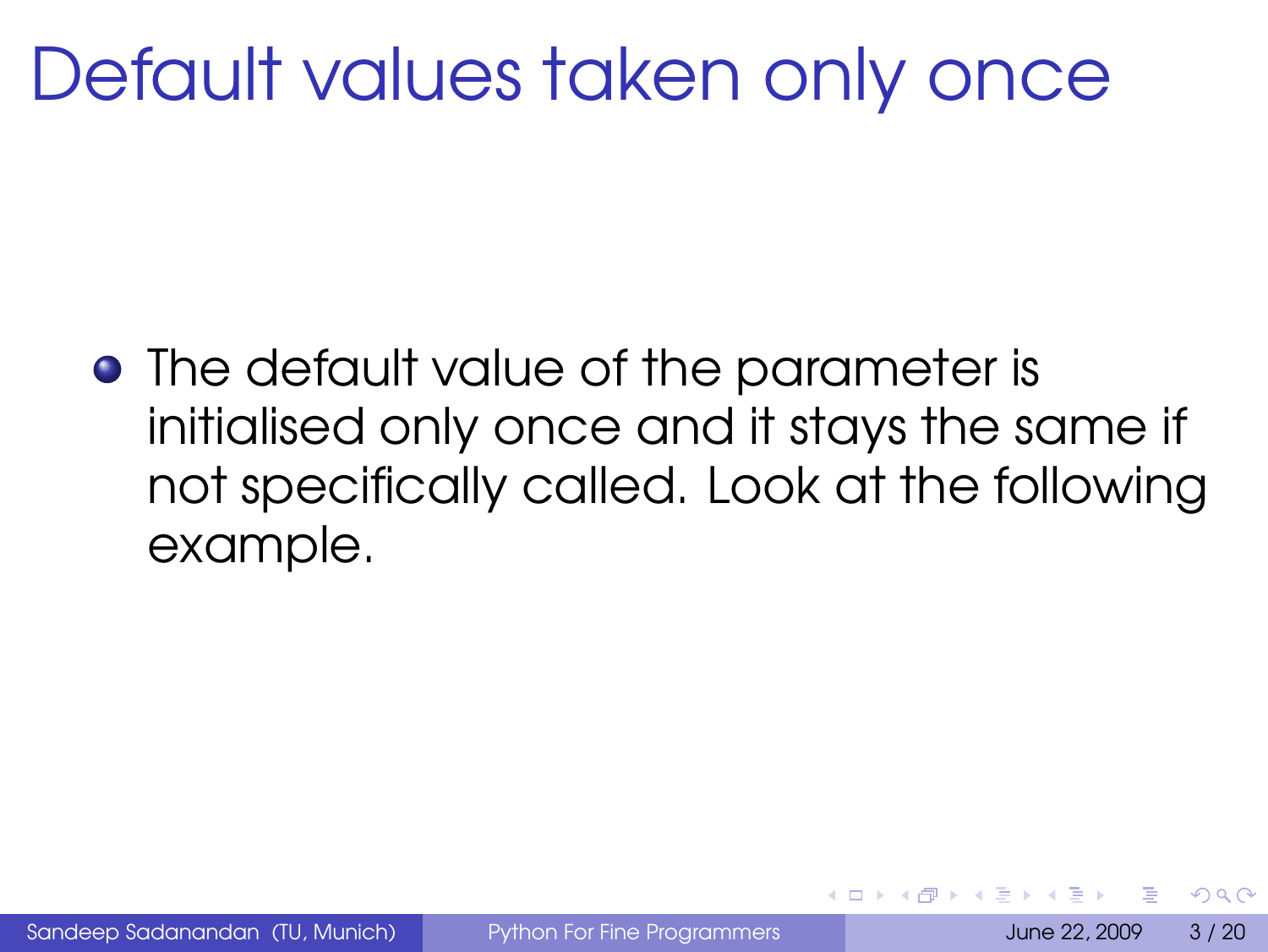```
\rightarrow \rightarrow def add(this , to that = ()):
2 \ldots for e in this:
\overline{3} ... \overline{1} to that \overline{1} append(e+1)
4 ... return tothat
5 . . .
6 \gg >> \text{add}((23, 34))(24, 35)_8 >> \text{odd} (123, 34)9(24, 35, 24, 35)_{10} >> add((23, 34))
11 (24, 35, 24, 35, 24, 35)
_{12} >> \text{add}((23, 34))13 (24, 35, 24, 35, 24, 35, 24, 35)
_{14} >> \text{add}((23, 34), (1, 2))_{15} (1, 2, 24, 35)
16 >>
```
KEL KALLA BIKA BIKA GA A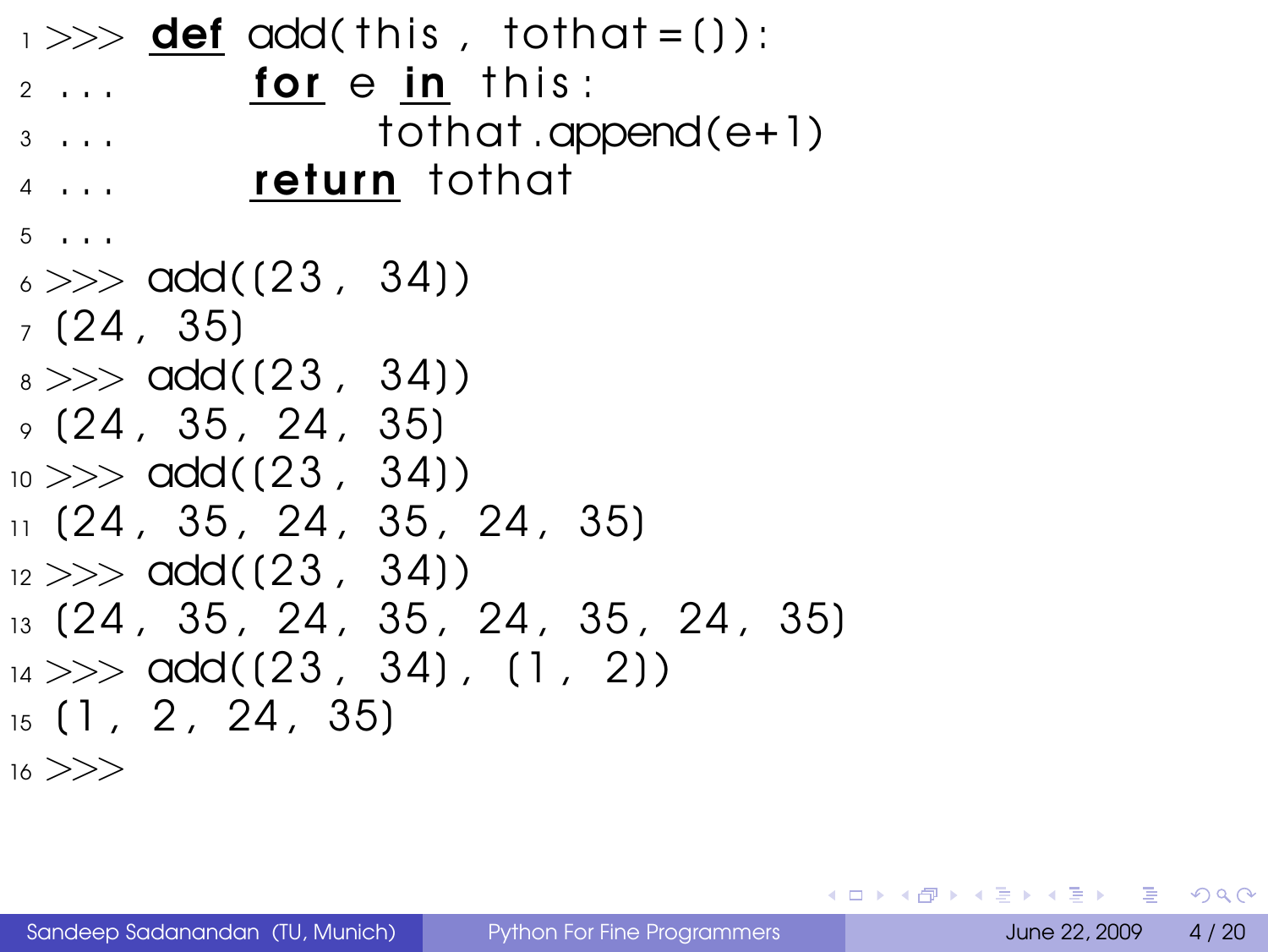## Multiple Arguments

- Functions with a \*-ed argument can have multiple arguemnt.
- **•** The arguments would be packed in a tuple
- **•** The \*-ed argument must follow the other typed of arguments.

 $\Omega$ 

 $\leftarrow$   $\Box$   $\rightarrow$   $\leftarrow$   $\leftarrow$   $\Box$   $\rightarrow$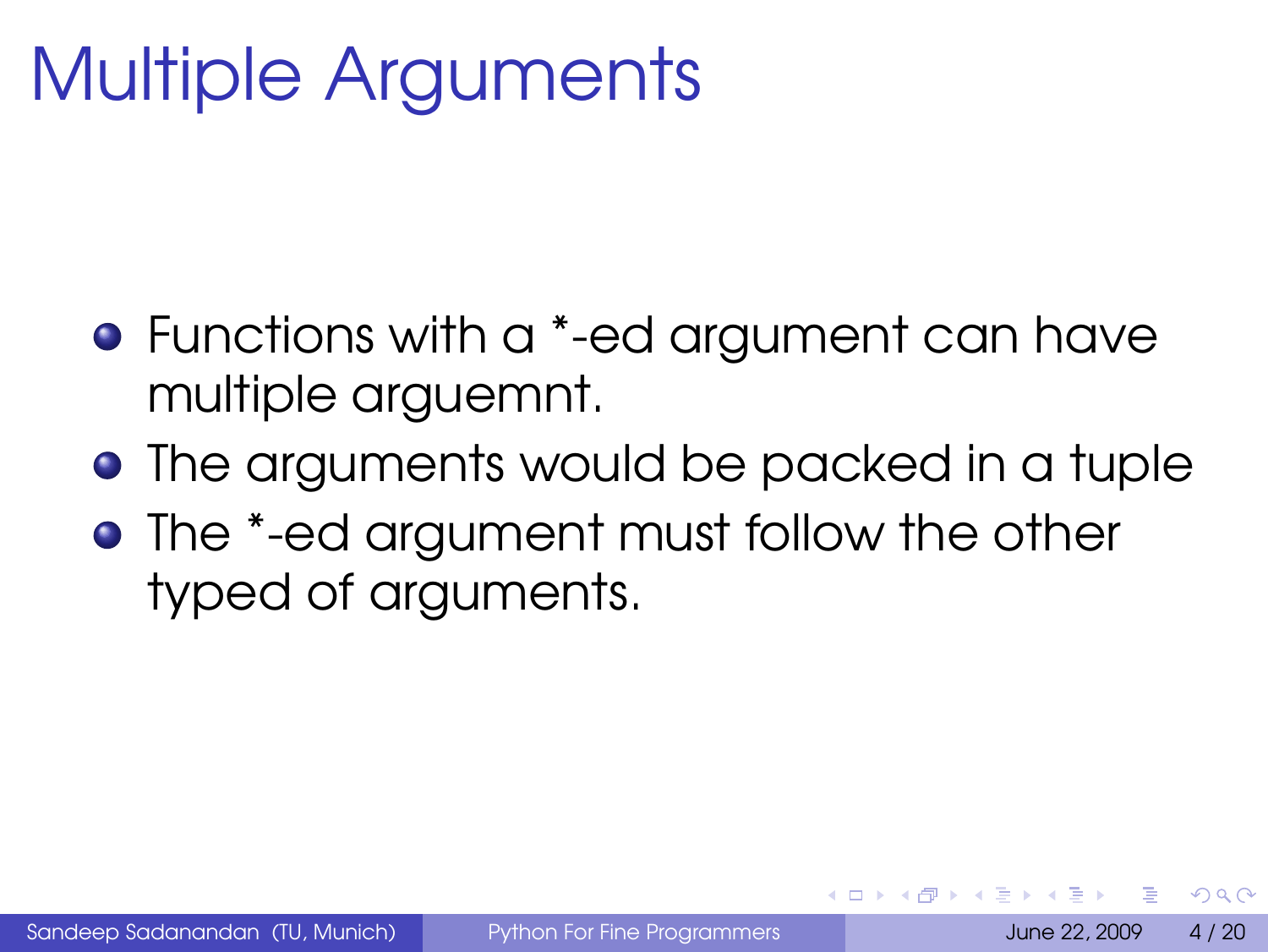```
1 >>> def mularg(1, j, *rest):
2 \ldots print i+j3 \ldots for k in rest:
4 \ldots print k
5 \cdot \cdot \cdot6 \gg >> \text{mularg}(1, 2)7 3
_{8} >> mularg(1, 2, 4)
\circ 3
10 4
\mu >> \text{mularg('hello', 'world',})12 'this' , 'is' , 'cool!')
13 hellowo rld
14 this
15 is
16 cool!
17 >>
```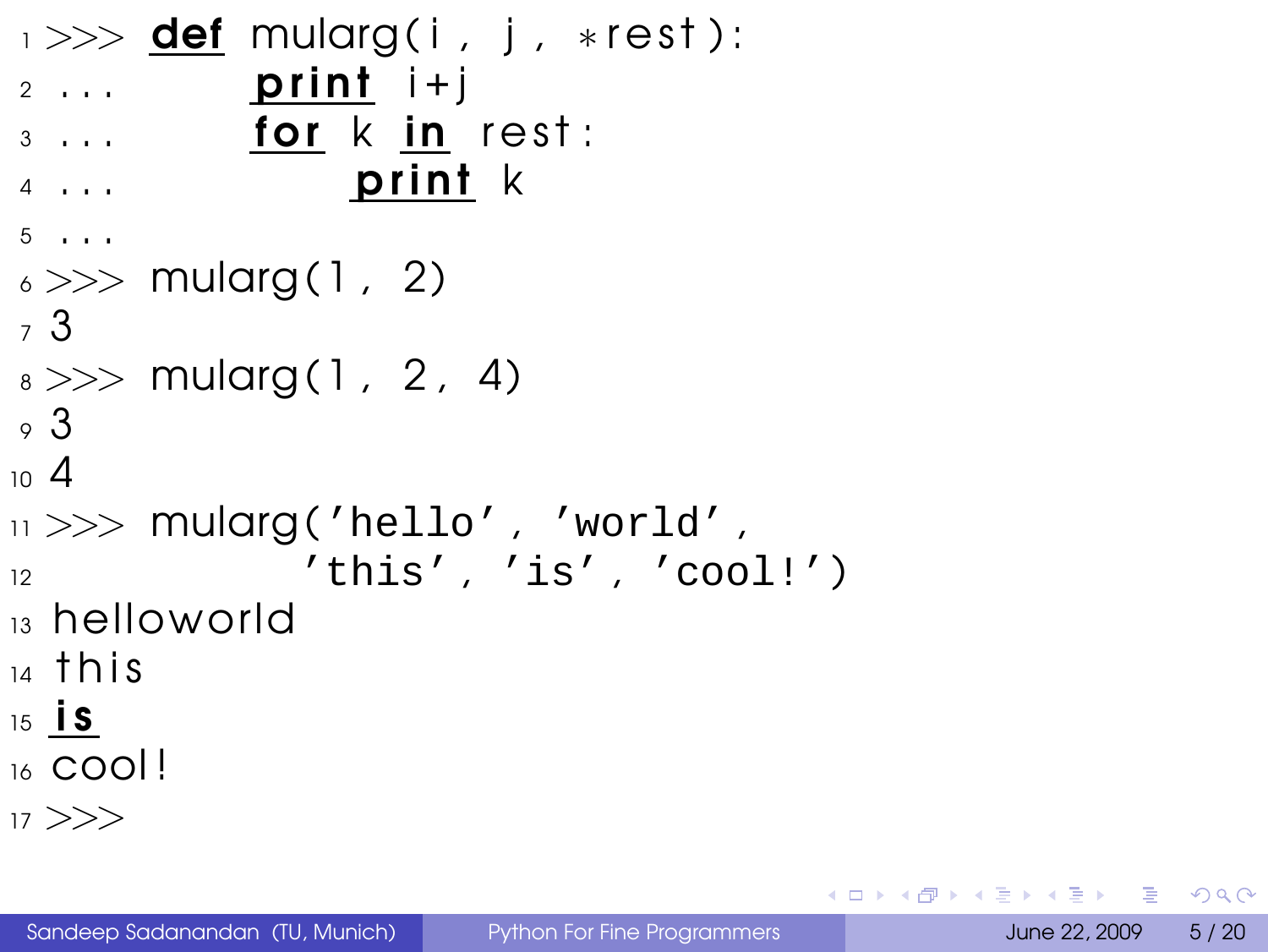# **Docstrings**

- **•** Strings surrounded by three quotes at the beginning of functions could be used for documentation purposes.
- **•** These strings contain newlines in them.

 $\Omega$ 

 $\leftarrow$   $\Box$   $\rightarrow$   $\leftarrow$   $\leftarrow$   $\rightarrow$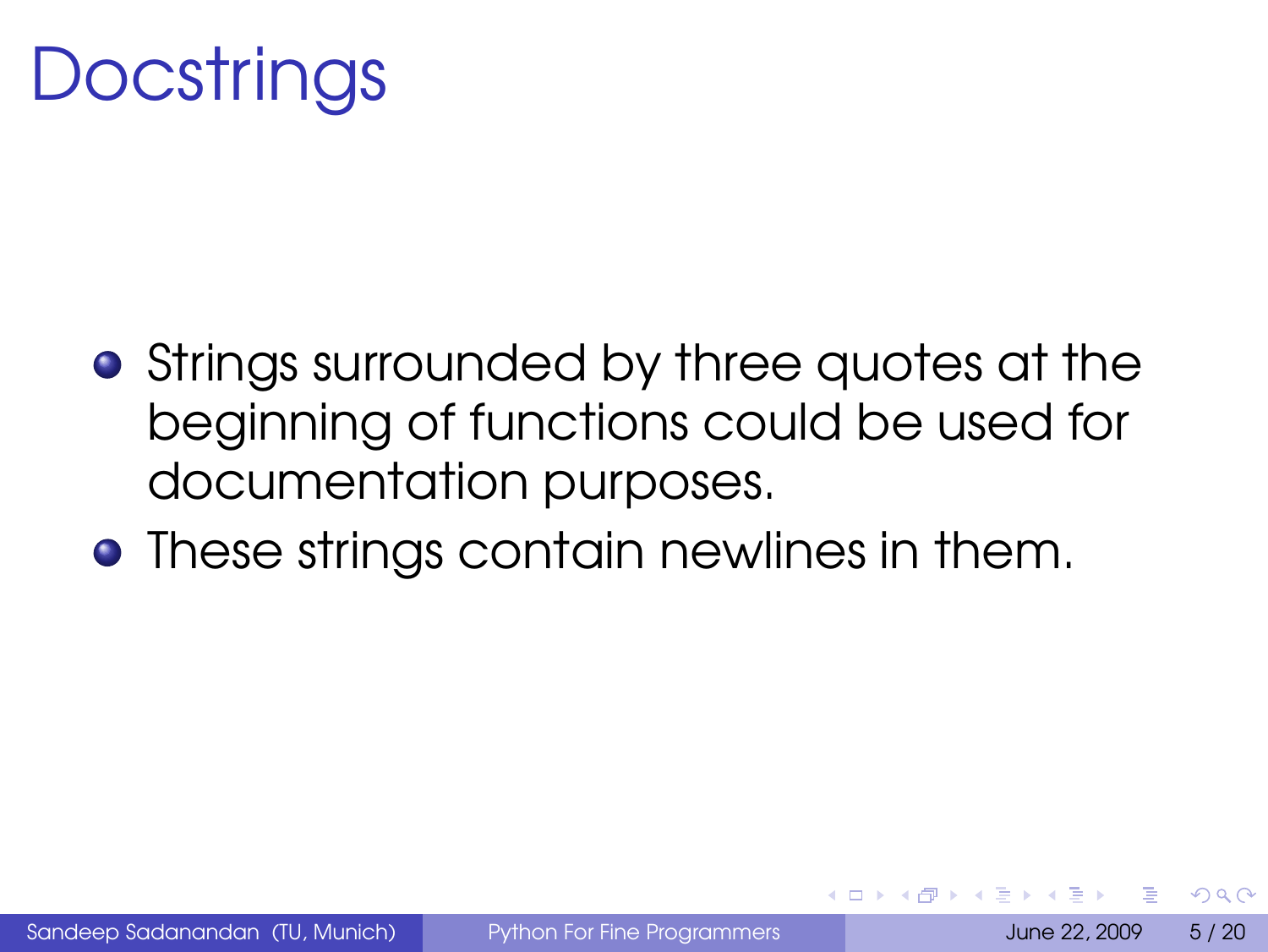1  $2 \gg$  def simpledoc(): <sup>3</sup> . . . """This is a simple hello <sup>4</sup> ... world program - just to reveal <sup>5</sup> ... the beauty of docstrings""" 6 ... **print** "Hello World" <sup>7</sup> . . .  $s \gg\gg$  simpledoc.  $\text{\_}d$  doc $\text{\_}$  $9$  'This is a simple hello $\ln$  world program - just <sup>10</sup> the beauty of docstrings' <sup>11</sup> >>> p r i n t simpledoc . doc  $_{12}$  This is a simple hello  $13$  world program  $-$  just to reveal  $14$  the beauty of docstrings  $15 \gg$  help (simpledoc)  $16 \cdot \cdot \cdot$ 

KEL KALEY (EN EL AQO)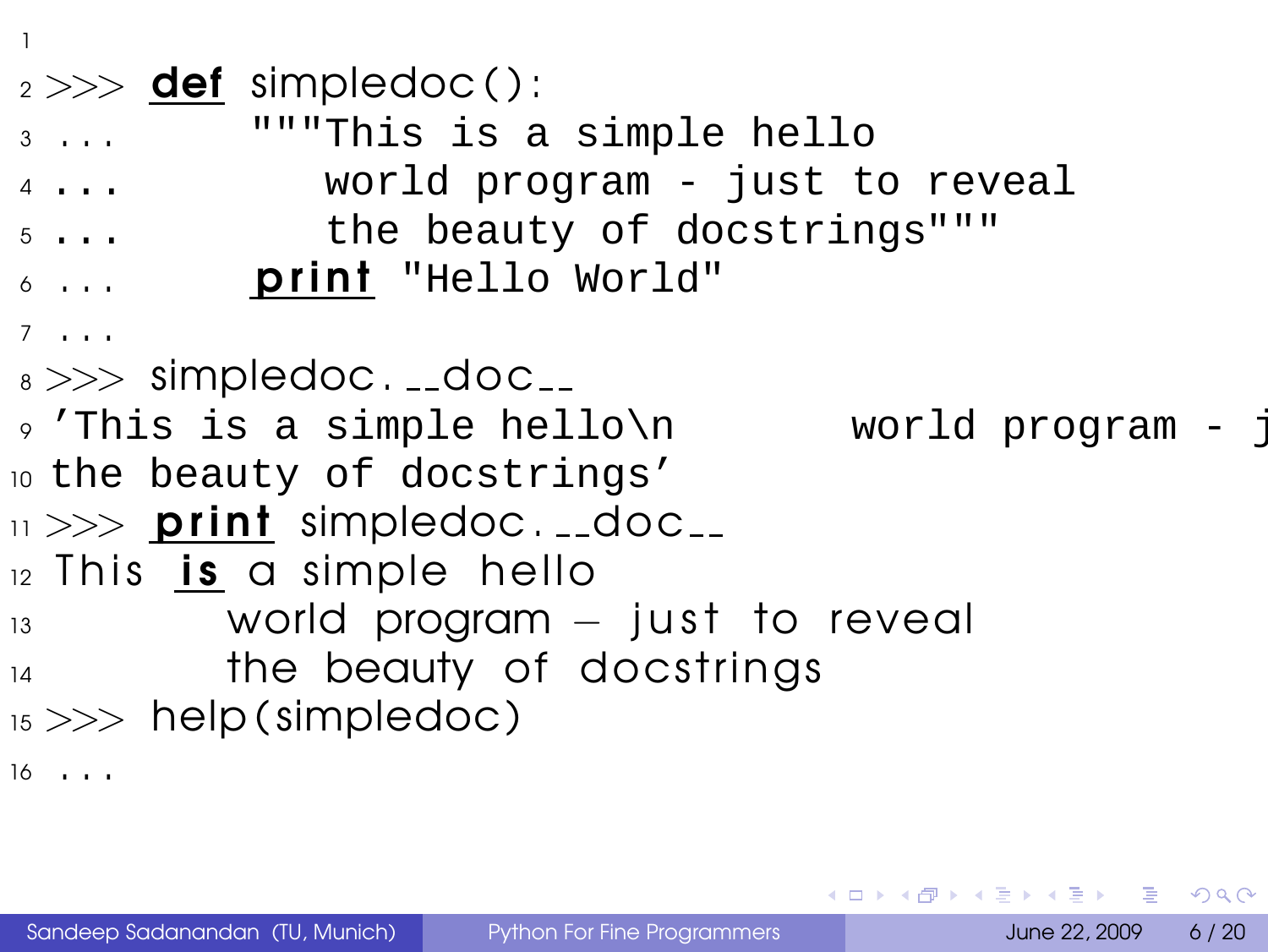## With expression

- Files are to be always closed after use.
- A keyword named with
- **•** Using with helps automatic closing of files after use.
- The object which is used with with must have the methods -  $enter_{ad}$  and  $ext_{ad}$ implemented

 $\Omega$ 

 $\leftarrow$   $\Box$   $\rightarrow$   $\leftarrow$   $\leftarrow$   $\Box$   $\rightarrow$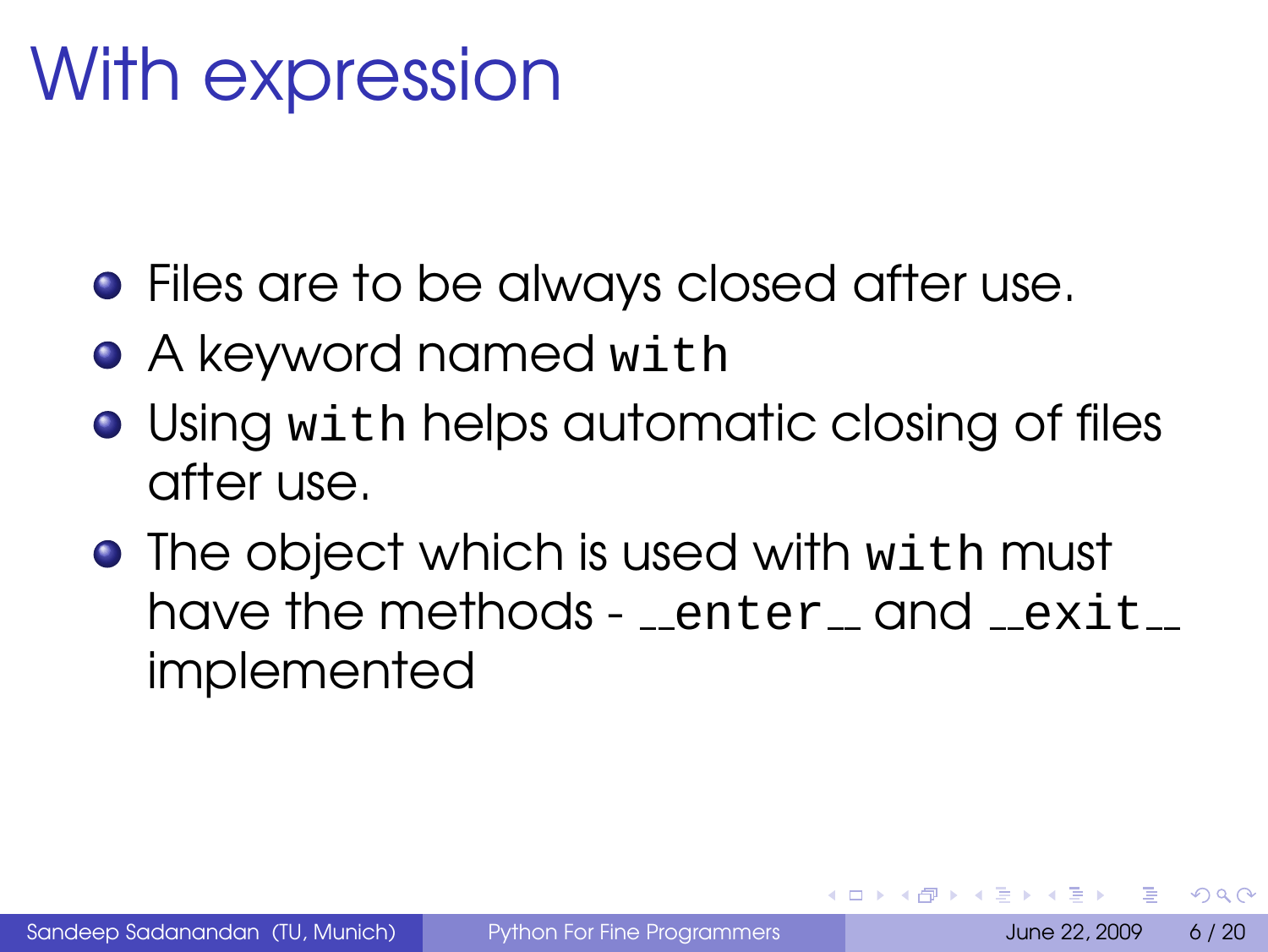2 3 <sup>4</sup> with open( filename ) as f : 5 for line in f: 6 **print** line

1

B

 $QQ$ 

<span id="page-10-0"></span>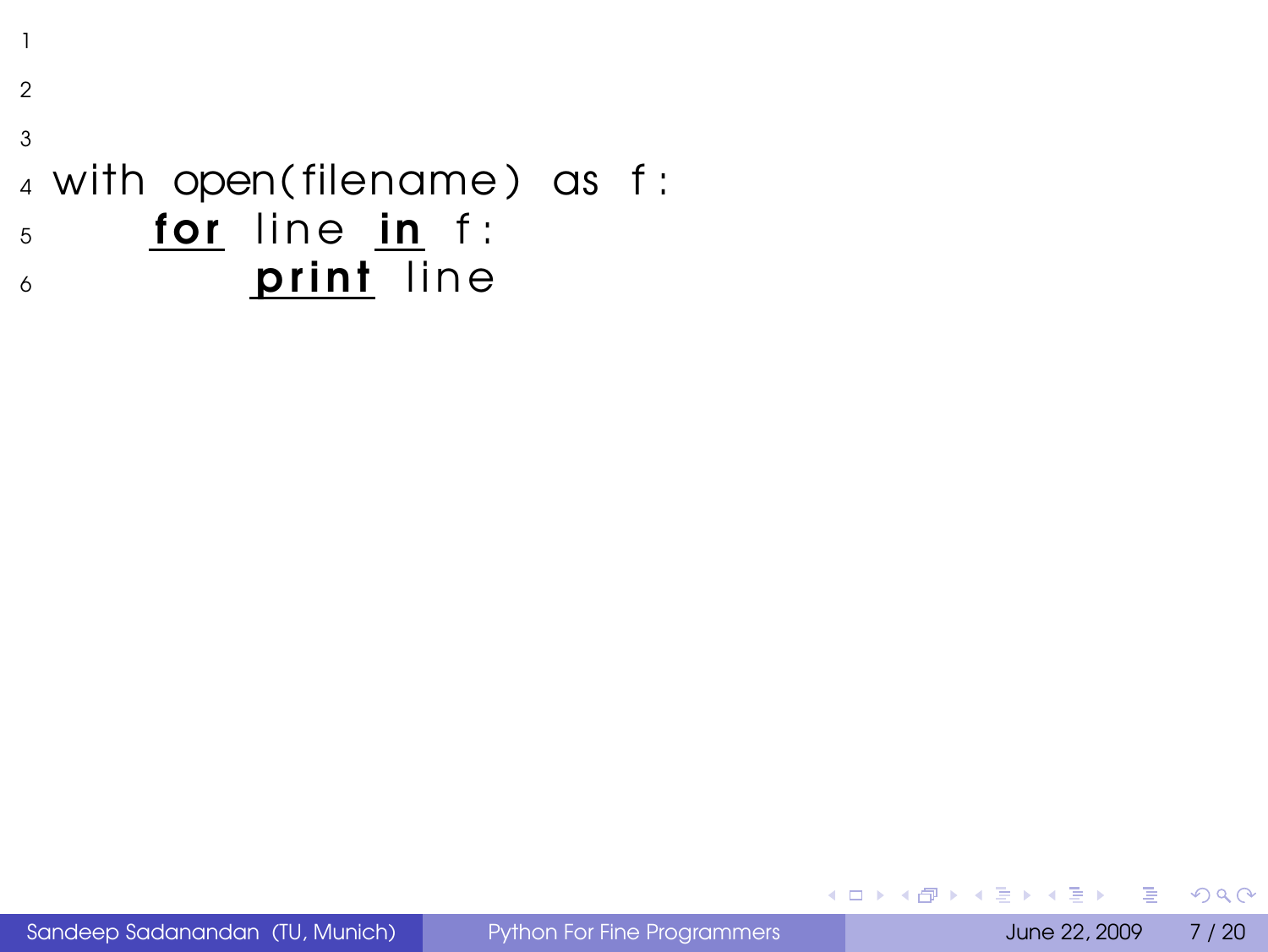## Parsers in Python

#### **•** XML **• HTML**

Sandeep Sadanandan (TU, Munich) [Python For Fine Programmers](#page-0-0) June 22, 2009 7 / 20

B

 $299$ 

 $\left\{ \begin{array}{ccc} 1 & 0 & 0 \\ 0 & 1 & 0 \end{array} \right.$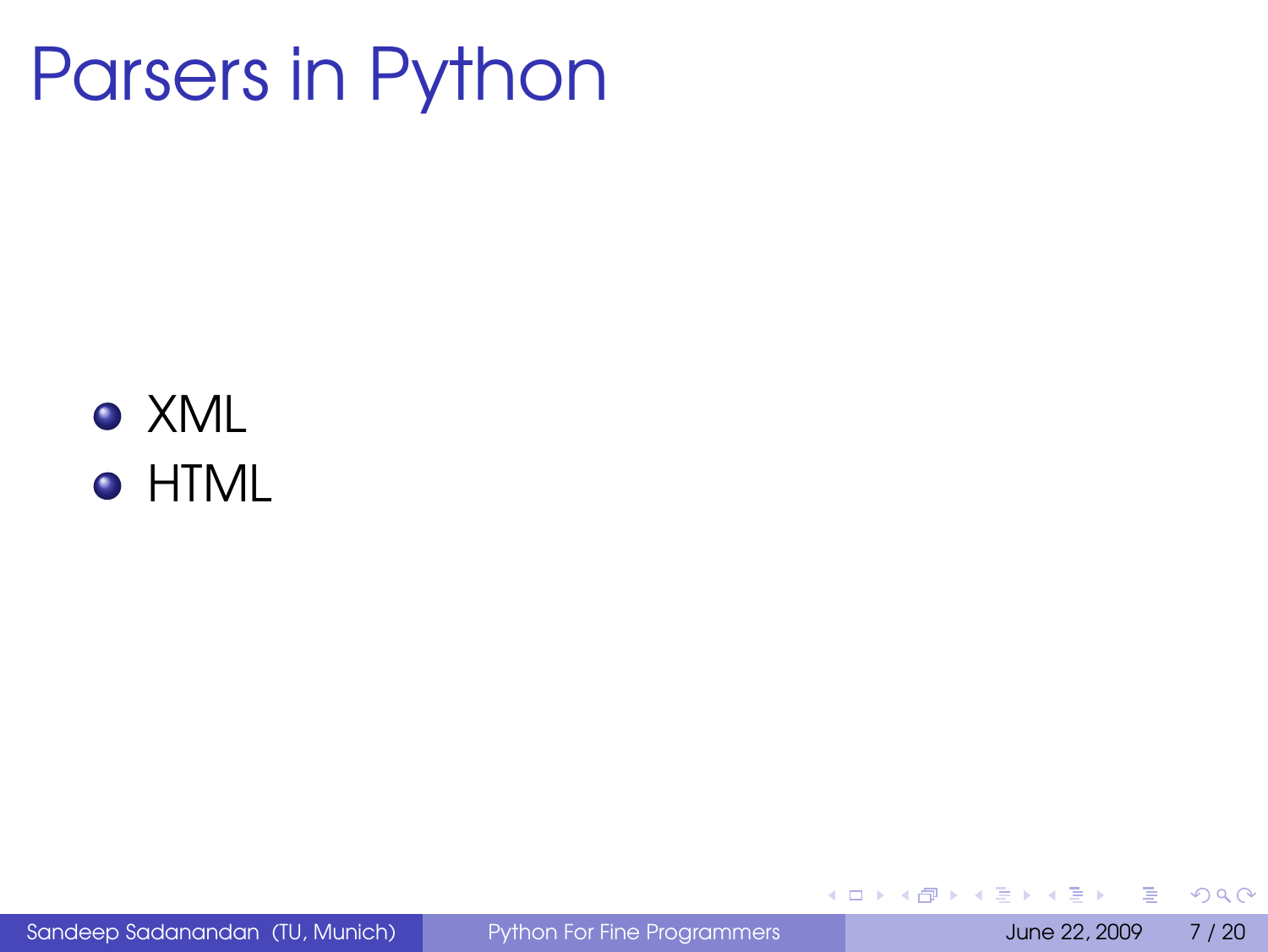#### XML Parser

#### ● SAX (Simple API for XML)

- ► Reads the file as required
- ► Special methods are called when tags are opened/closed
- $\bullet$  DOM
	- $\triangleright$  Reads the whole file in a go
	- ► The whole structure is readily accessible for use.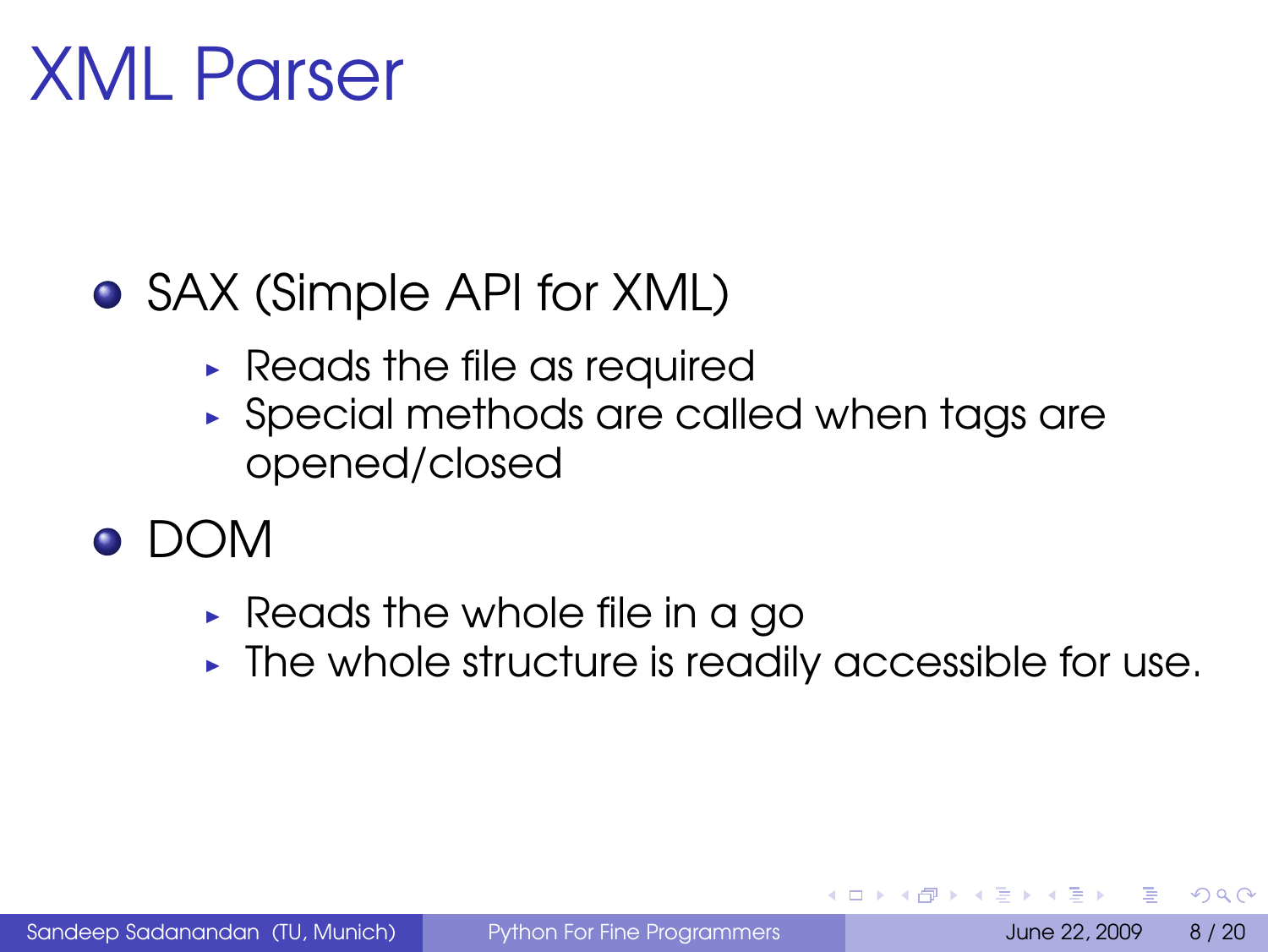#### SAX Parser

- xml.sax.make\_parser() gives a generic parser object.
- **•** The parser object is an instance of XMLReader. (It can read and output structured XML)
- A content handler has to be implemented for the XMLReader (example)
- Contenthandler is a class which is implemented for the specific needs

 $\Omega$ 

**4 ロ ト 4 伺 ト 4 戸 ト**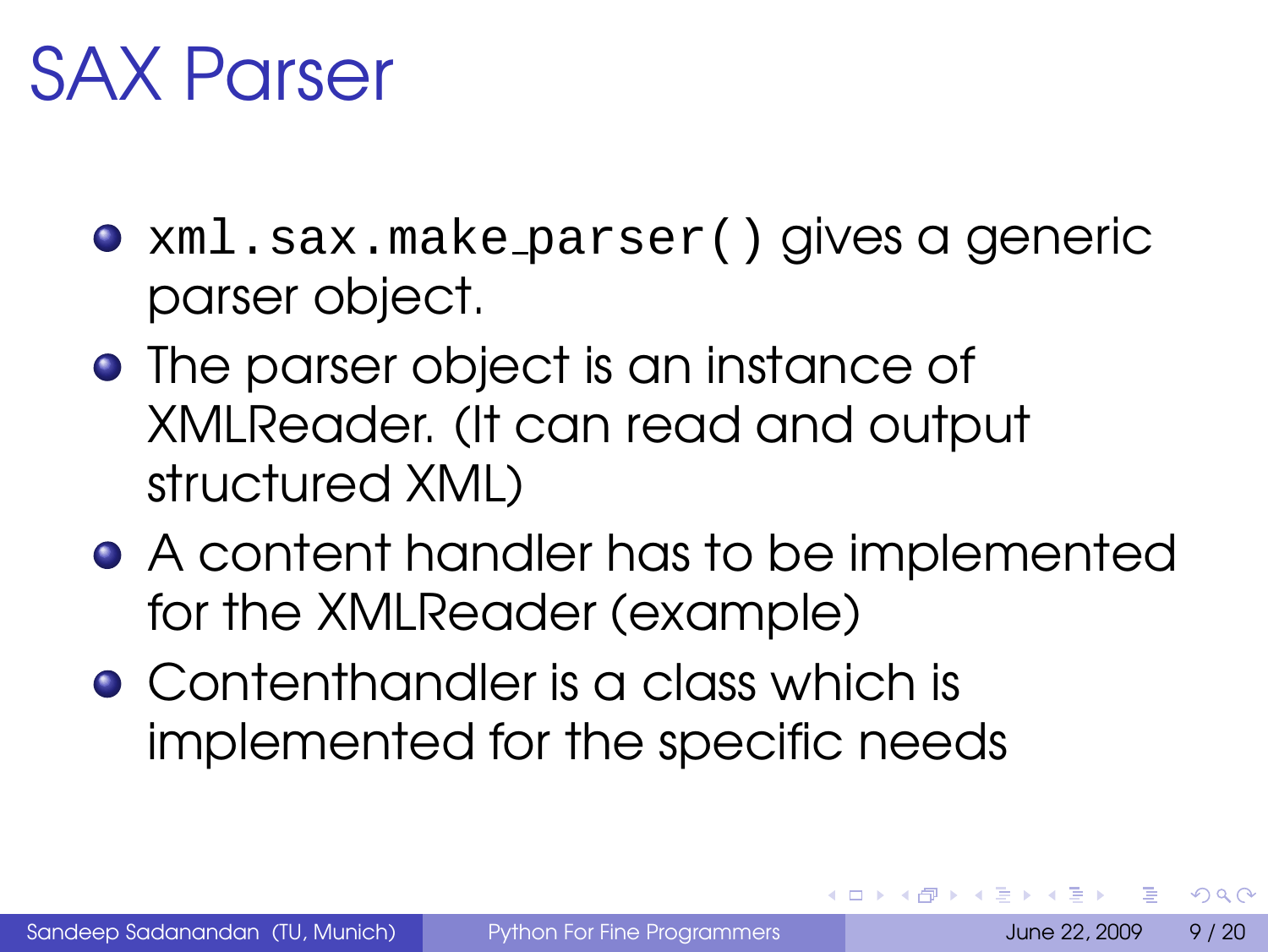## ContentHandler

- startDocument()/endDocument() are called from reading and processing the XML-Codes
- **O** startElement(name, attrs) is called whenever a new tag is opened
	- $\rightarrow$  name is the name of the tag
	- $\rightarrow$  attrs contains the attributes part of the tag. It is an attribute object.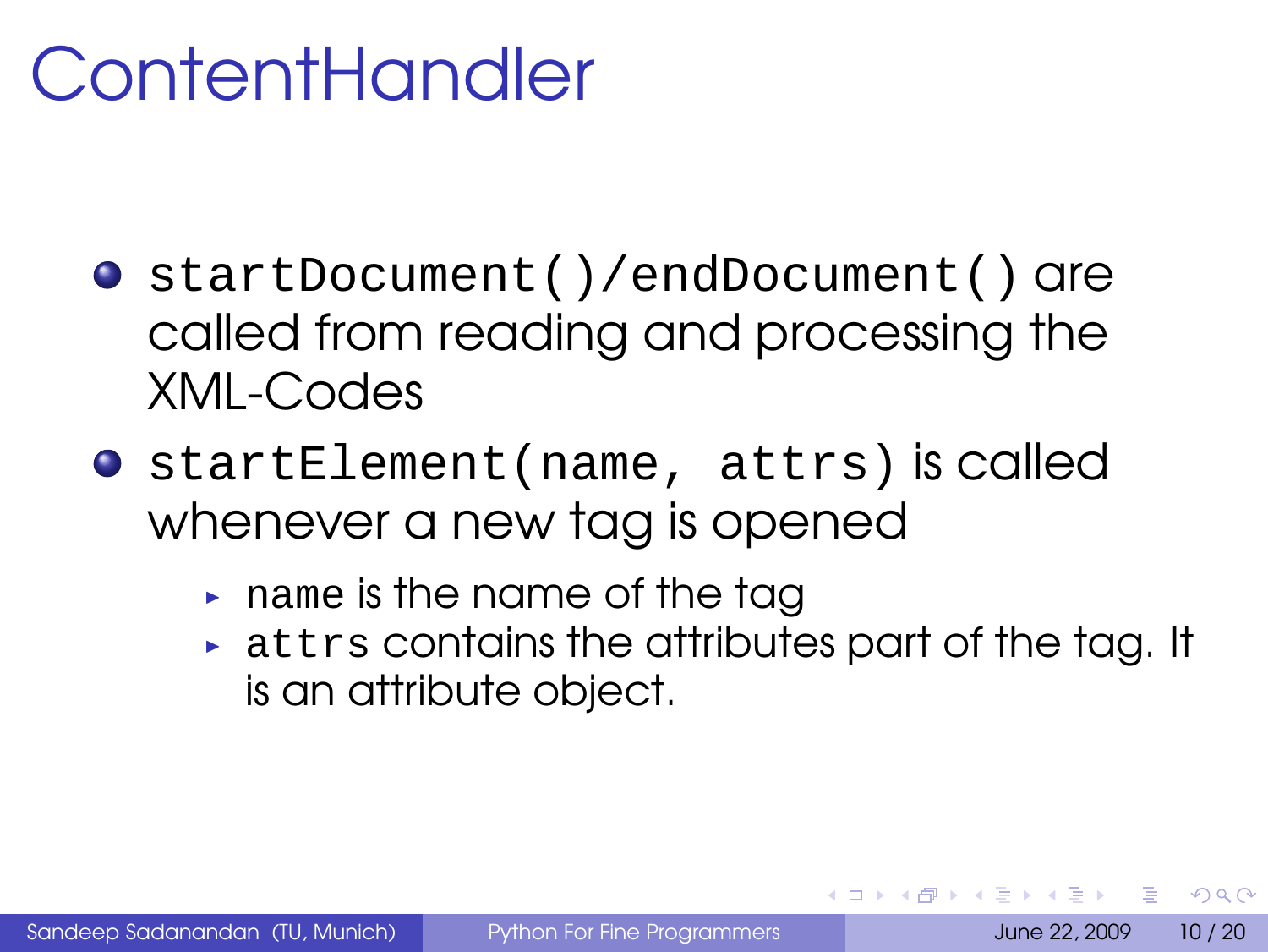#### Contenthandler

- endElement (name) is called when a tag is closed.
- **•** characters(str) gives the CDATA in the parameter to be used.
- **•** There is no guarantee that all the data inside would be given in a single instance. One has to collect data if needed. (Example)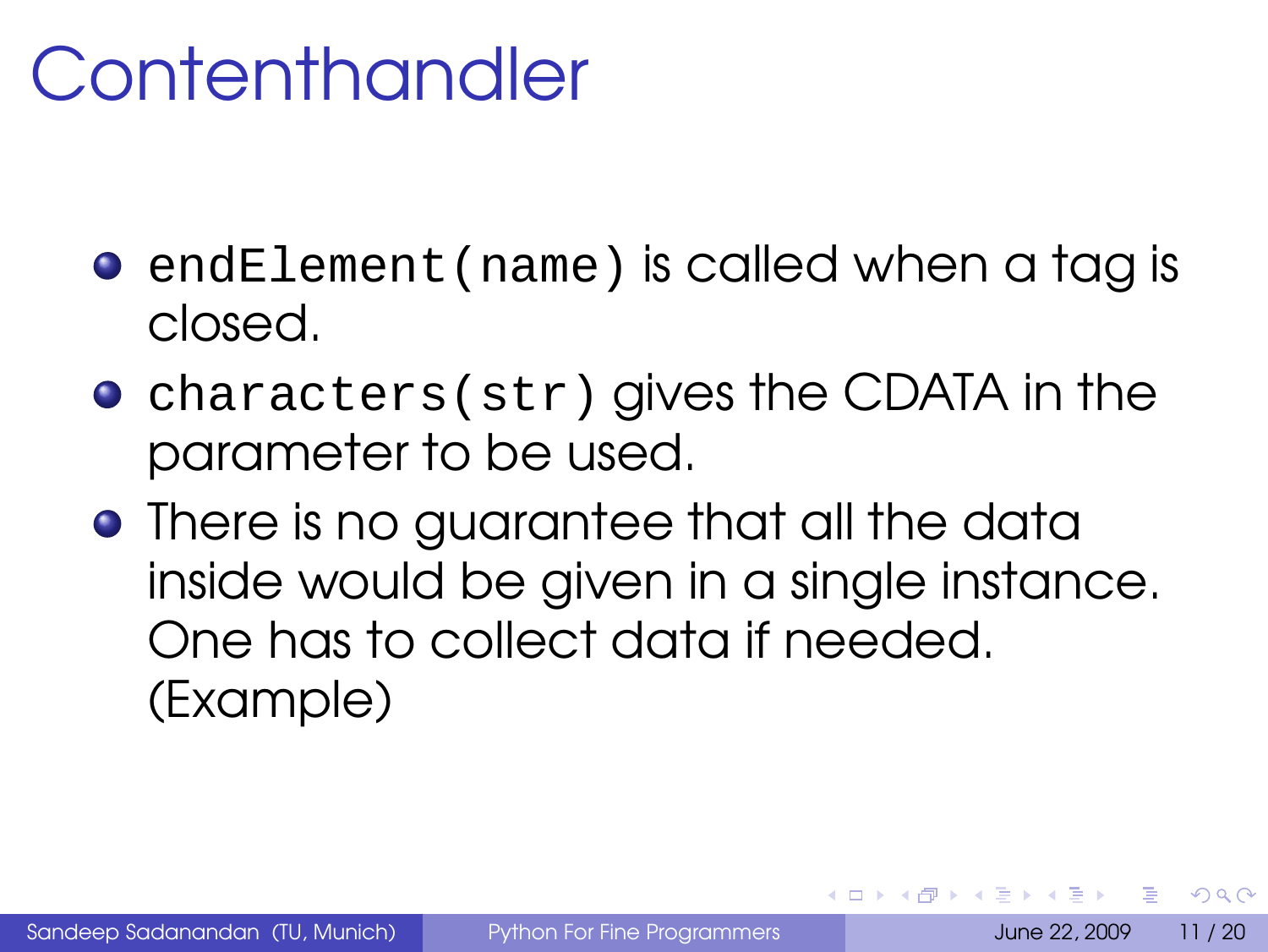```
1
2 from xml.sax.handler import ContentHandler
3 class CDATAPrinter ( ContentHandler ) :
    def startElement (self, name, attrs):
\mathsf{s} self cdata=''
\delta def endElement (self, name):
\overline{z} if len ( self . cdata . strip ( ) \overline{z} 0:
8 print name, ':', self.cdata.strip()
9 \cdot def characters (self, str):
10 self.cdata += str
```

```
Python For Fine Programmers June 22, 2009 11 / 20
```
KEL KALLA BIKA BIKA GA A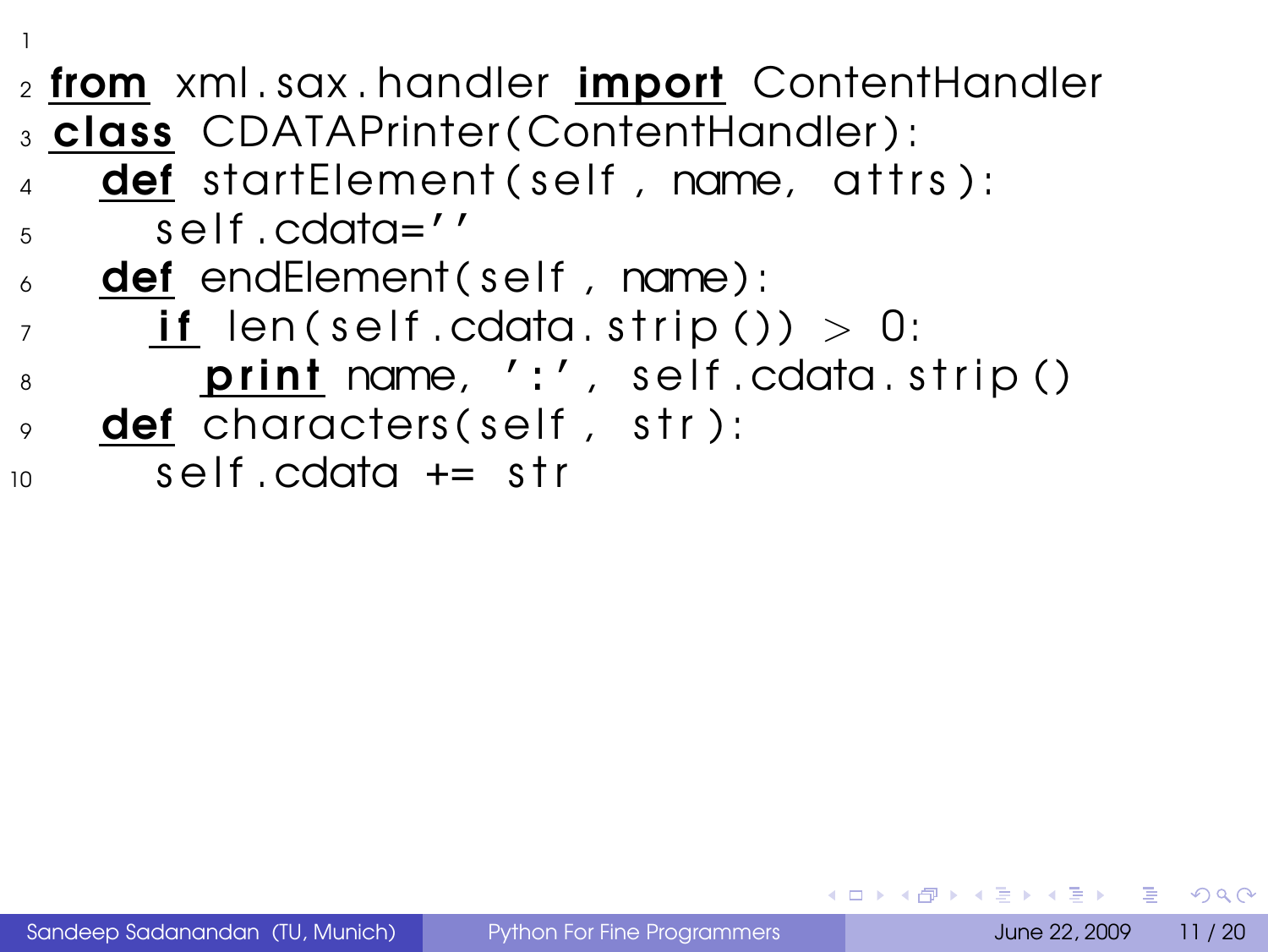$_1$  <something>

 $_2$   $\le$ string $\frac{1}{2}$ HA HA  $\frac{1}{2}$ string $>$  $_3$  <number>12 34 43 </number> <sup>4</sup> <nothing> nothing </nothing>

 $5 <$ /something>

- <sup>6</sup> −−−−−−−−−−−−−−−−−−−−−−−−−−−−−−−−−−−  $7 >>$  import boo
- $s \gg\gg$  import xml.sax
- $\gamma >>$  parser = xml.sax.make\_parser()
- 10 >>> parser.setContentHandler(boo.CDATAPrinter())
- $11$  >>> parser . parse ('cal.xml')
- $12$  string : HA HA HA
- 13 number : 12 34 43
- <sup>14</sup> nothing : nothing
- <sup>15</sup> something : nothing

 $16$  >>>

KEL KALLA BIKA BIKA GA A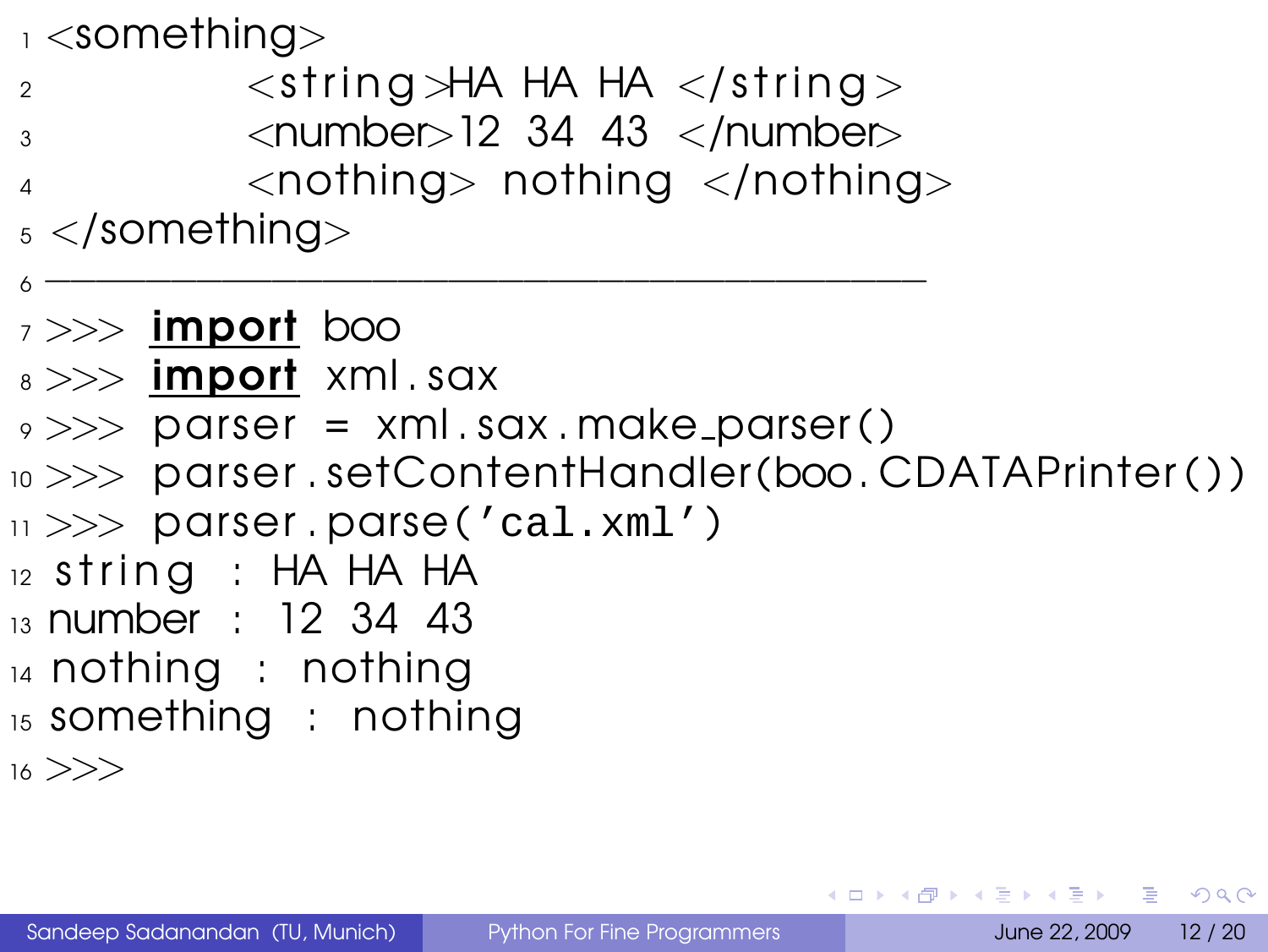## HTML Parsing

- HTML is sometimes XML
- HTML tags need not be closed always
- **•** HTML tags can have attributes and some have always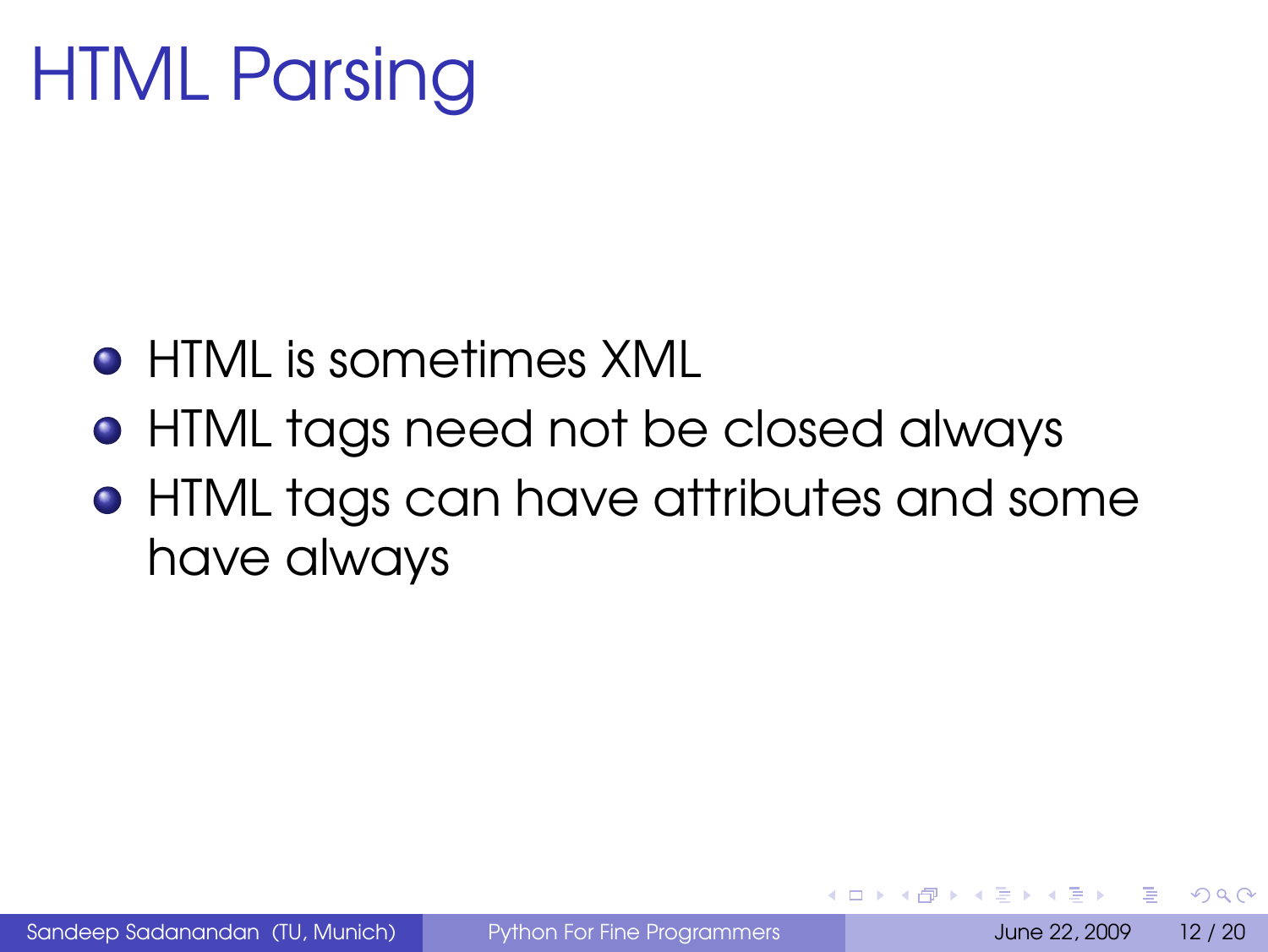## HTML Parsing

- Similar to XML parsing
- **There is an abstract class HTMLParser which** needs to be implemented for own purposes
- **It contains the following methods** 
	- ▶ handle\_starttag(tag, attrs)
	- ▶ handle\_endttag(tag)
	- ▶ handle\_startendtag(tag,attrs)
	- ▶ handle\_data(data) (for characters(str))

 $\Omega$ 

→ 重 トー

**K ロ ト K 何 ト K ヨ ト**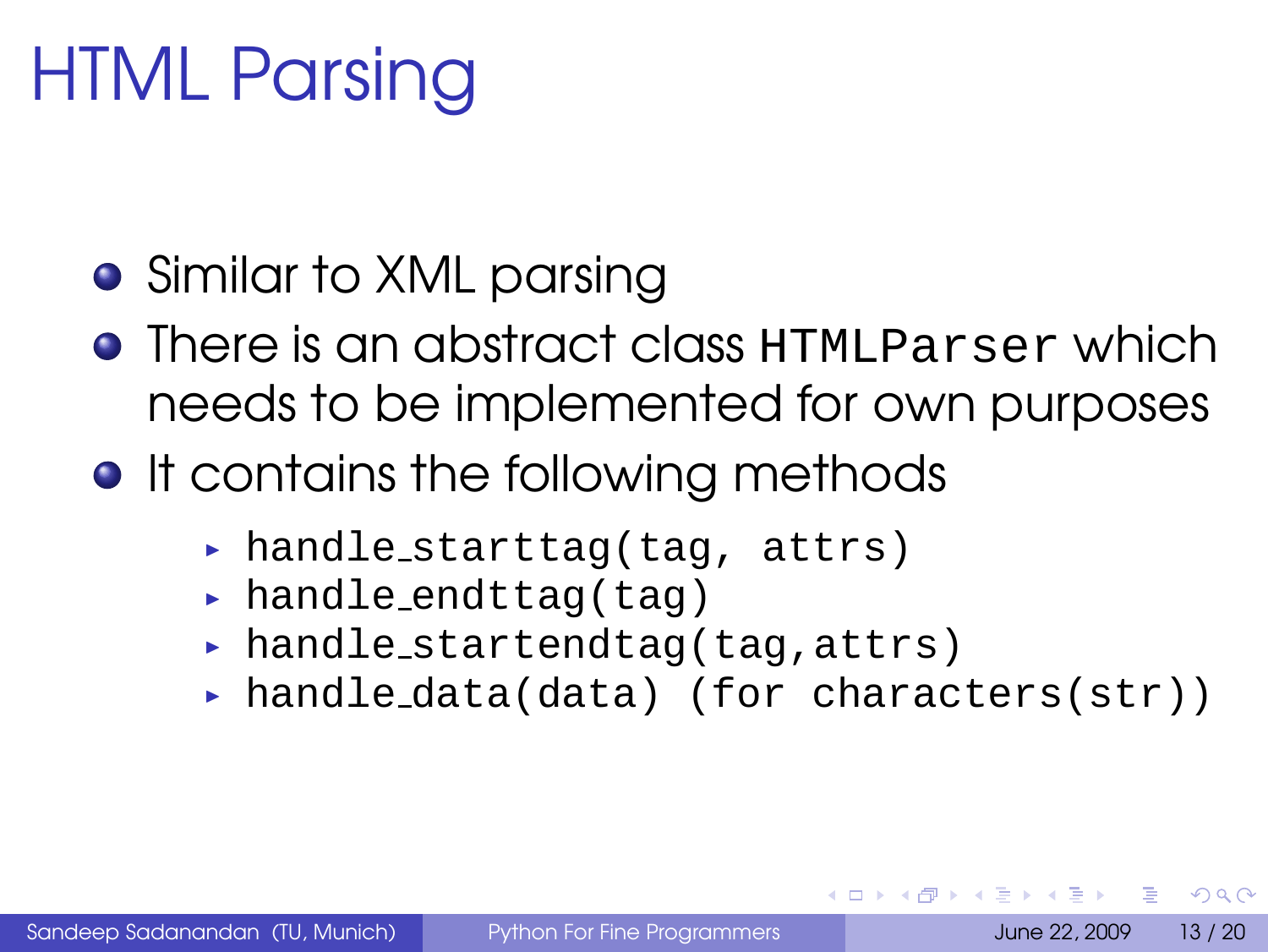## HTML Parsing

- **The HTMI Parser has its own ContentHandler.** Just calling HTMLParser() gives an instance of the class.
- For parsing, one has to feed the html-text to the parser. parser.feed(hstring)
- As far as it can, it would ignore the errors in the string. Sometimes EOF reaches before the error-limit is reached.
- To read a URL, the following code would be useful.

parser.feed(urllib2.open(URL).read())

÷.

 $QQ$ 

イロト イ母 トイラト イラトー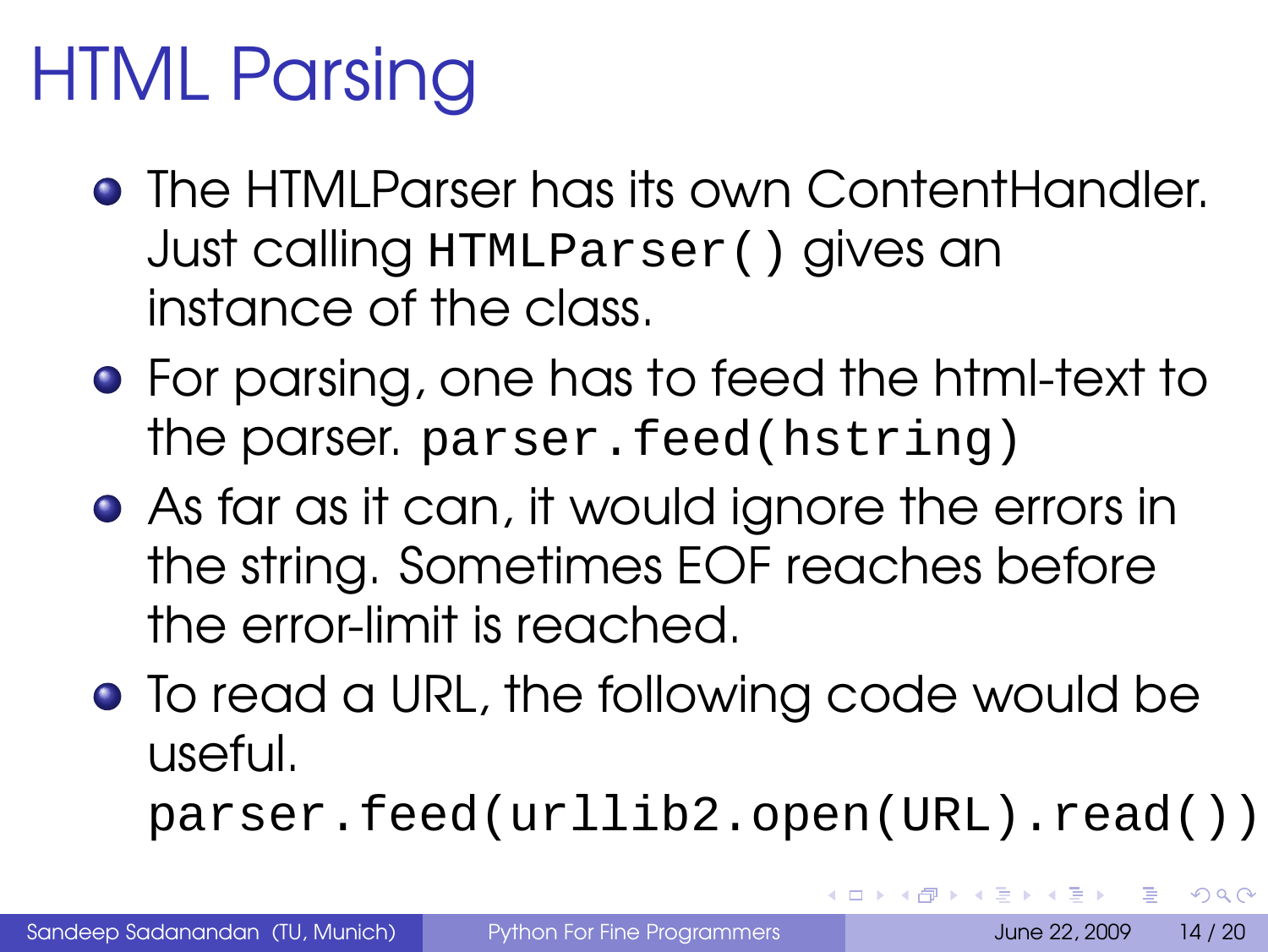| def handle_startendtag(self, tag, attrs): |
|-------------------------------------------|
|                                           |
| def handle_starttag(self, tag, attrs):    |

K ロ > K 御 > K 聖 > K 聖 > 「聖 → の Q Q →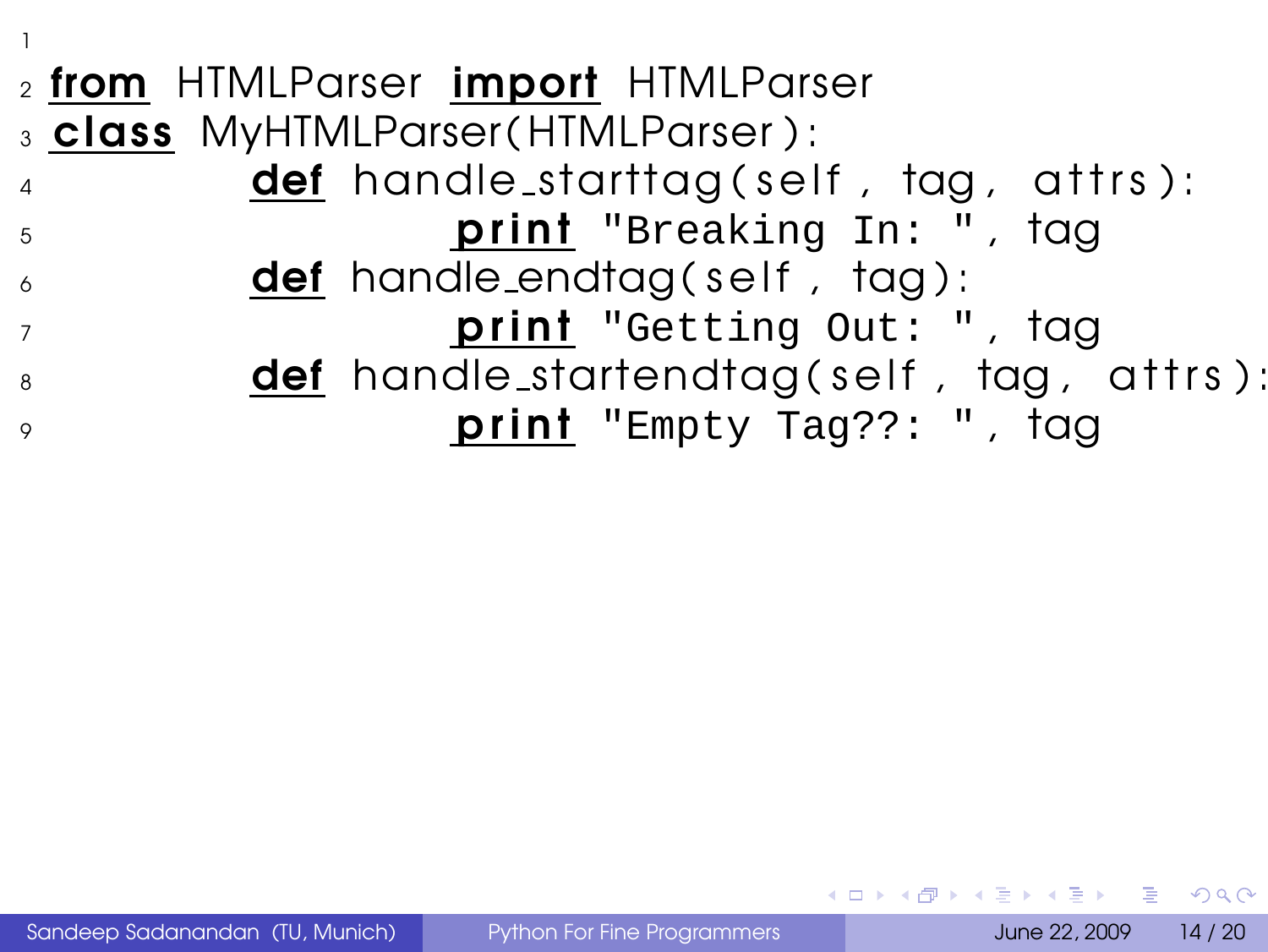```
1 >>> import myhtmlparser
2 >> import urllib2
3 \gg\gg parser = myhtmlparser. MyHTMLParser()
4 \gg\gg parser . feed (urllib2.urlopen ("http://www.bing.
5 Breaking In: html
6 Breaking In: head
7 Empty Tag??: meta
8 Breaking In: script
9 Getting Out: script
10 Breaking In: script
\overline{11} Getting Out: script
12 \cdot . . .13 \cdot . \cdot .
```
- $14 \cdot \cdot \cdot$
- 15 Breaking In: script
- 16 Getting Out: script
- 17 Getting Out: body
- 18 Getting Out: html

Sandeep Sadanandan (TU, Munich) [Python For Fine Programmers](#page-0-0) June 22, 2009 15 / 20

э

 $QQ$ 

<span id="page-22-0"></span>イロト イ押 トイヨ トイヨ トー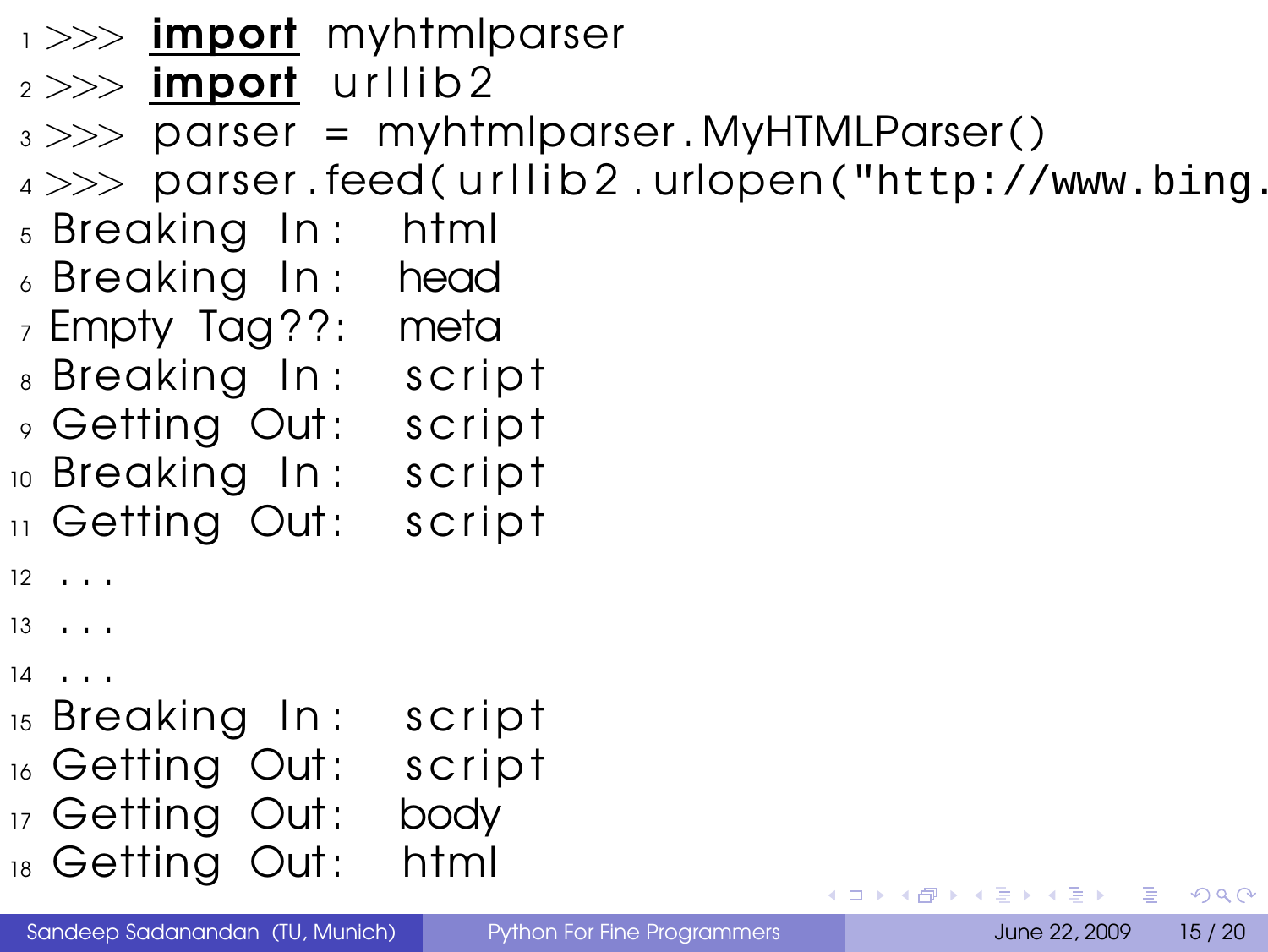

- A shelve is a persistent dictionary object in python
- A dictionary in the secondary storage
- **Could be opened and used as needed.**
- <span id="page-23-0"></span>**•** open and close are the usual methods needed.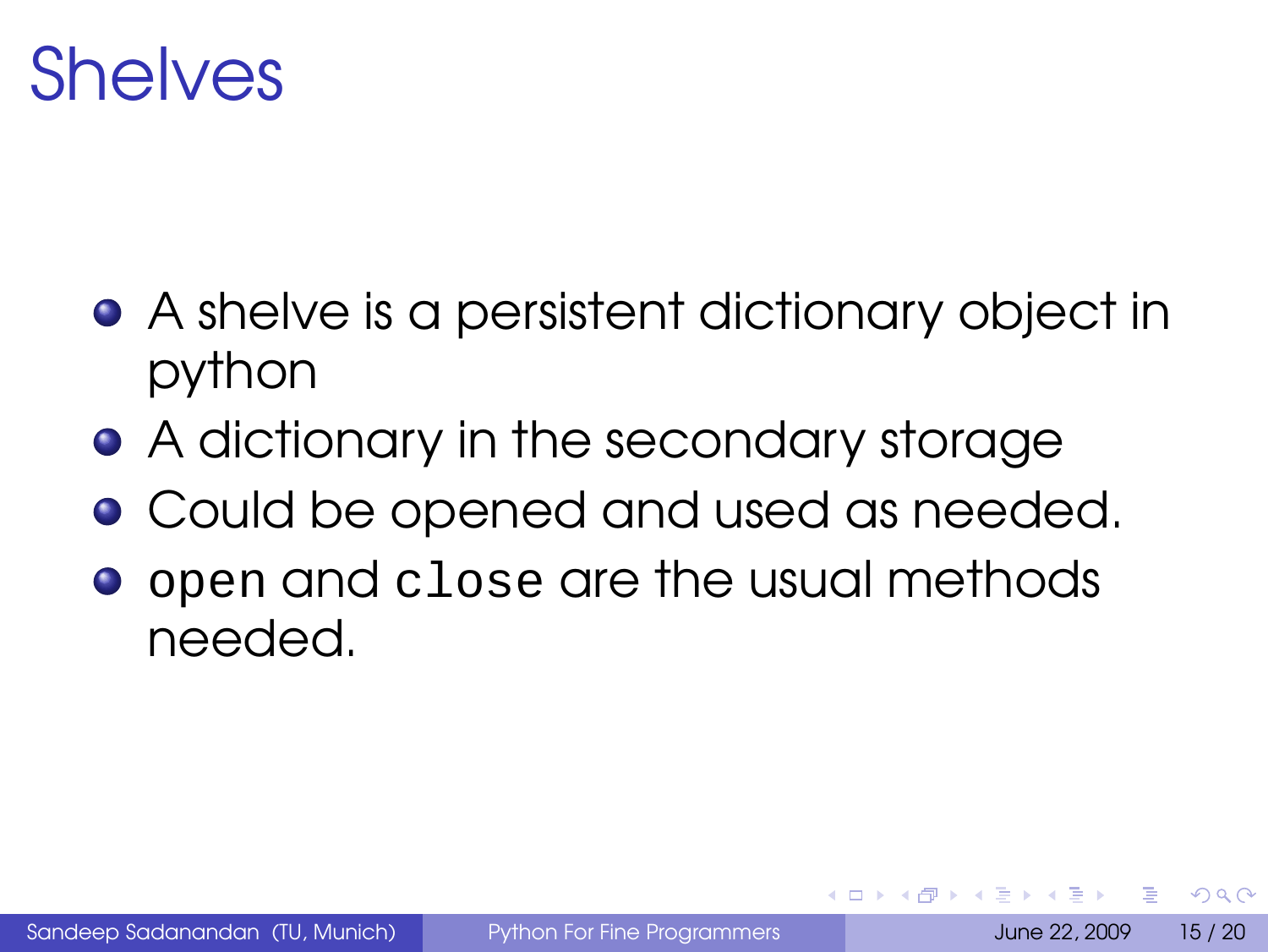```
1 >> import shelve
2 >> d = shelve.open("myfile.shelf")
3 \gg\gg d('lala') = 'booboo'
4 >> d('kiki') = 'myamva'5 \gg D d
6 \{ 'lala' : 'booboo', 'kiki' : 'myamya' \}7 >> d('xx') = range(4)_{8} >>> d
9 {'lala': 'booboo', 'xx': (0, 1, 2, 3), 'kiki': 'm
_{10} >> d. close ()
11 >>12 [ sadanand@lxmayr 10
_{13} my file . shelf . bak my file . shelf . dat my file . shelf .
_{14} (sadanand@lxmayr10
_{15} >> import shelve
16 \gg >> d = shelve.open("myfile.shelf")
17 >>> d
  3'lala': 'kab'jab'kab'kab'kab'kab'kab'kab \}
```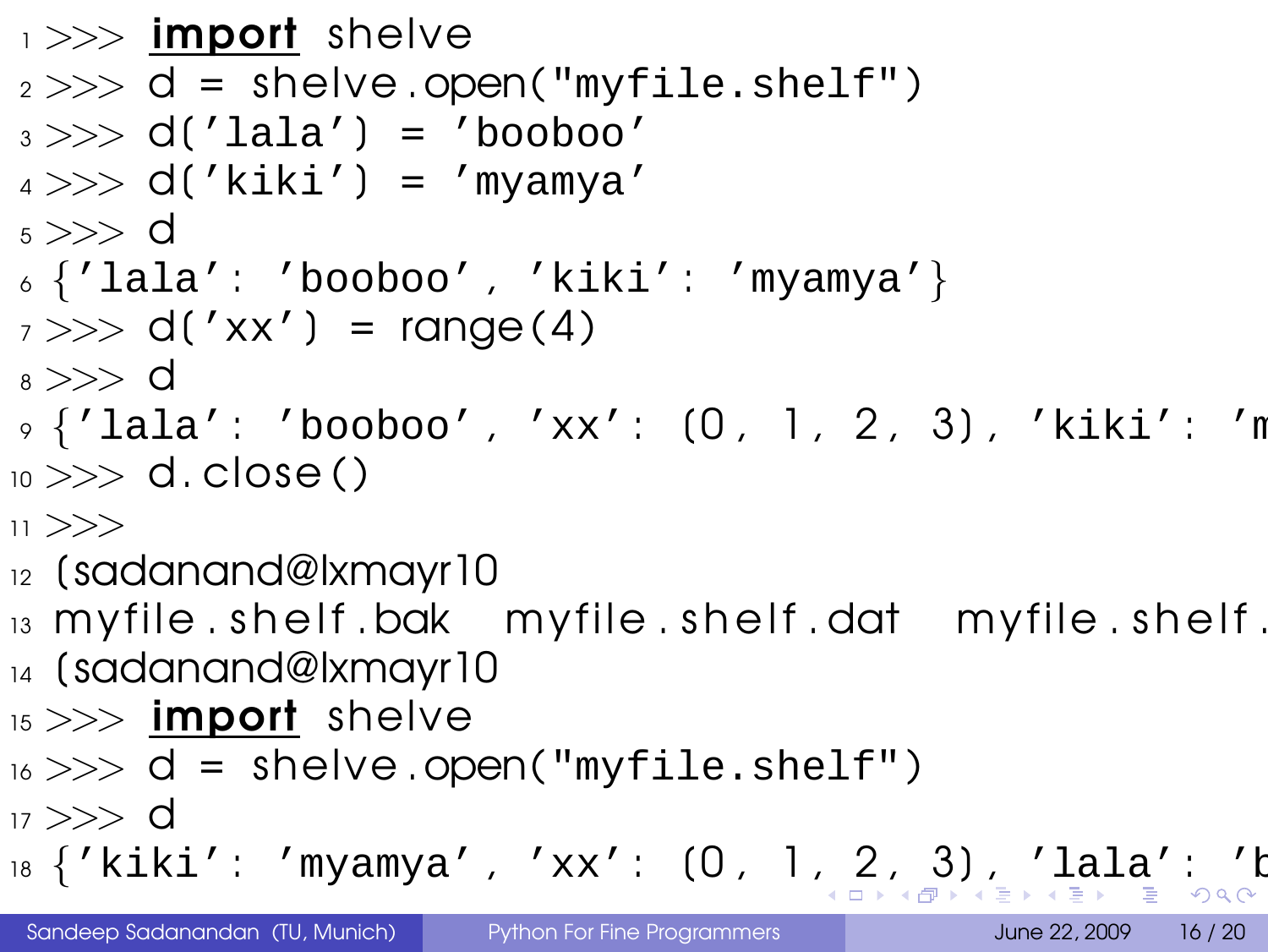### Relevance of a Word

- **•** Searching and indexing is done based on the relevance of the word.
- **•** The simplest method could be the frequency of occurrence.
	- $\blacktriangleright$  That would lead to a problem that 'the', 'a', etc. would get more relevance.
- <span id="page-25-0"></span>**A** hetter method: tf-idf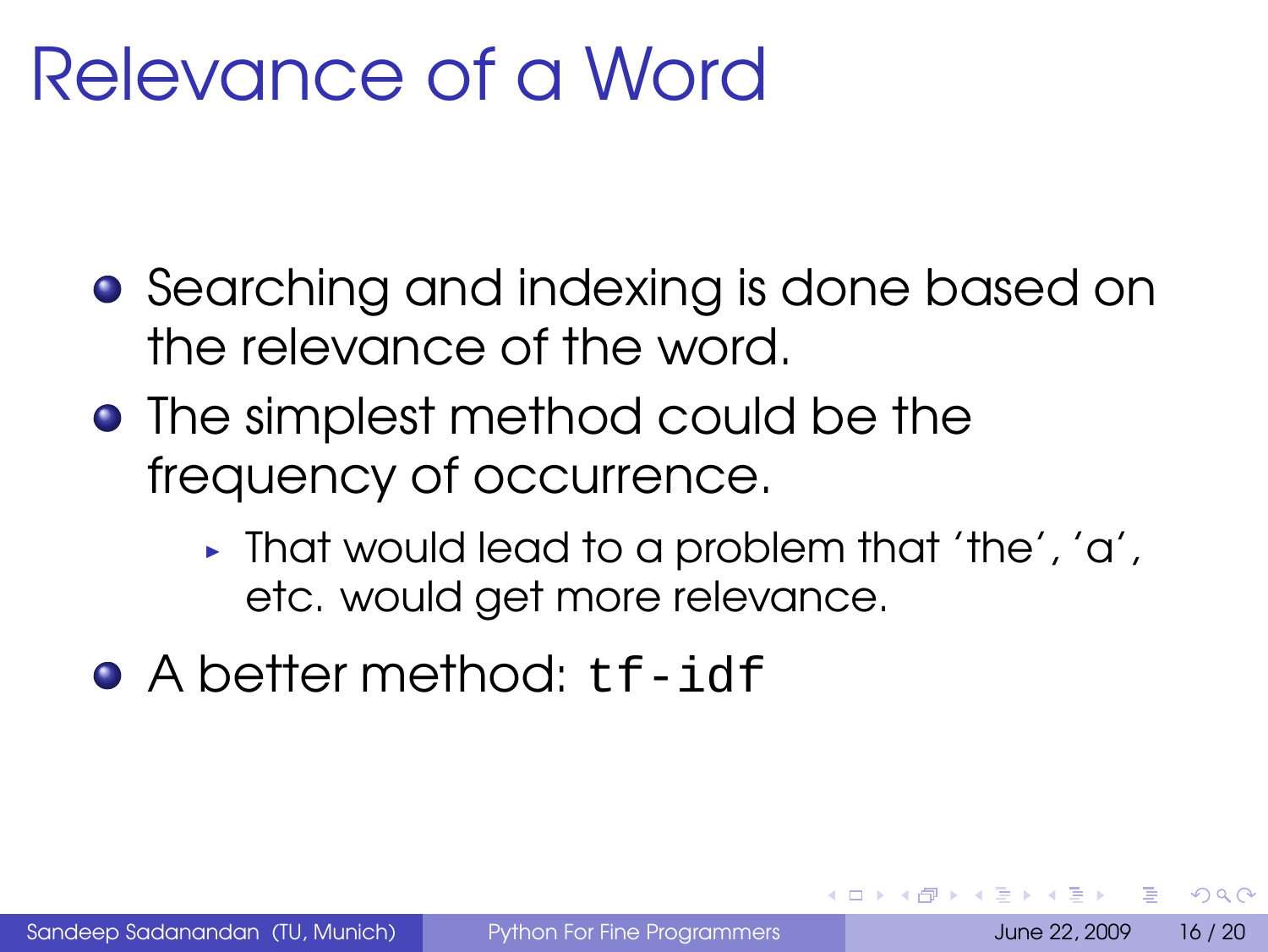#### tf-idf

- **•** tf-idf is a measure or a benchmark to find the relevance of each word on the basis of its occurrence and frequency in each file.
- **•** It can be calculated as follows.
	- $\triangleright$   $\,$   $\,$   $n_{i,j}$  is the number of occurrences of word  $\,$   $\!$   $\!$   $\!$  in the document  $d_i$
	- $\triangleright$  D is the number of documents
	- $\overline{\phantom{a}}$  D<sub>i</sub> is the number of documents in which the word  $w_i$  occurs.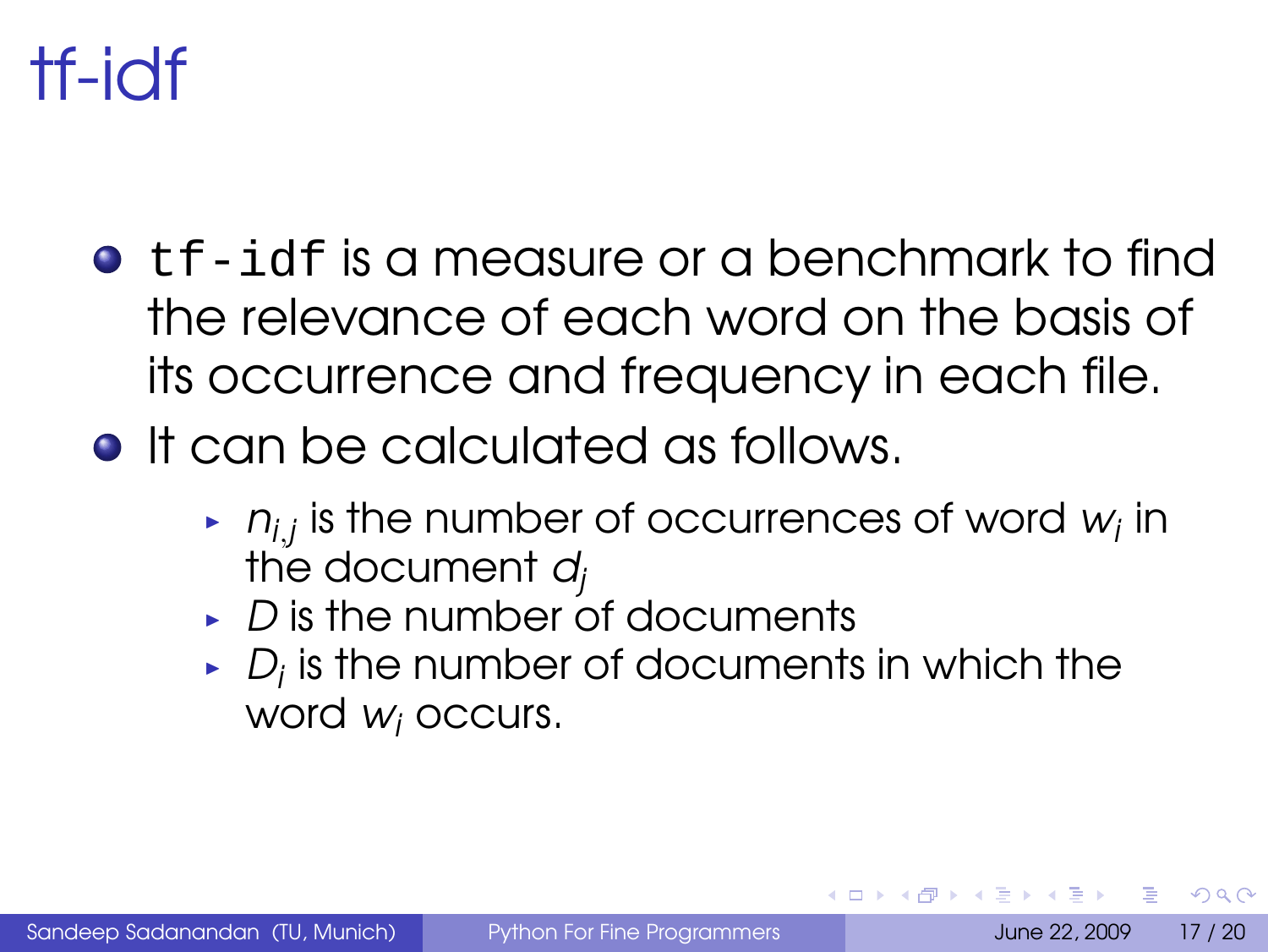$$
tf_{i,j} = n_{i,j} / \sum_{k} n_{k,j}
$$
 (1)  

$$
idf_i = \ln \frac{D}{D_i}
$$
 (2)  

$$
tfidf_{i,j} = tf_{i,j} \times idf_i
$$
 (3)

Sandeep Sadanandan (TU, Munich) [Python For Fine Programmers](#page-0-0) June 22, 2009 18 / 20

K ロ > K 御 > K 聖 > K 聖 > 「聖 → の Q Q →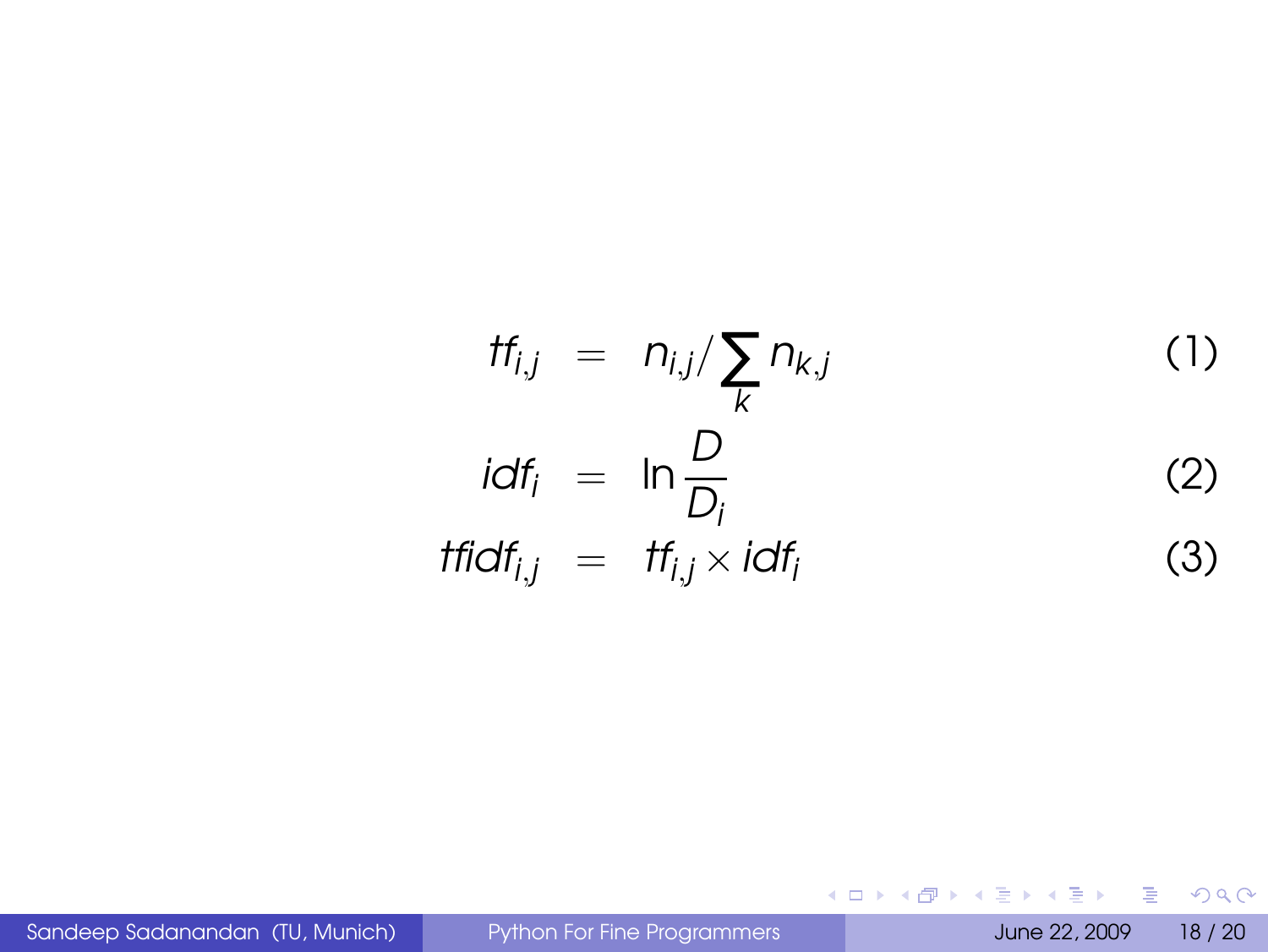## What with it?

- A higher value of tf-idf implies that the word has a higher frequency of occurrence in the less number of files where it appear.
- The common words 'the' or 'a' would occur in every file and that makes the denominator in *idf<sub>i</sub> larger - thereby making* the tf-idf value smaller.
- Every word has a tfidf value for each file.
- http://en.wikipedia.org/wiki/Tf-idf

 $\Omega$ 

<span id="page-28-0"></span> $(1, 1)$   $(1, 1)$   $(1, 1)$   $(1, 1)$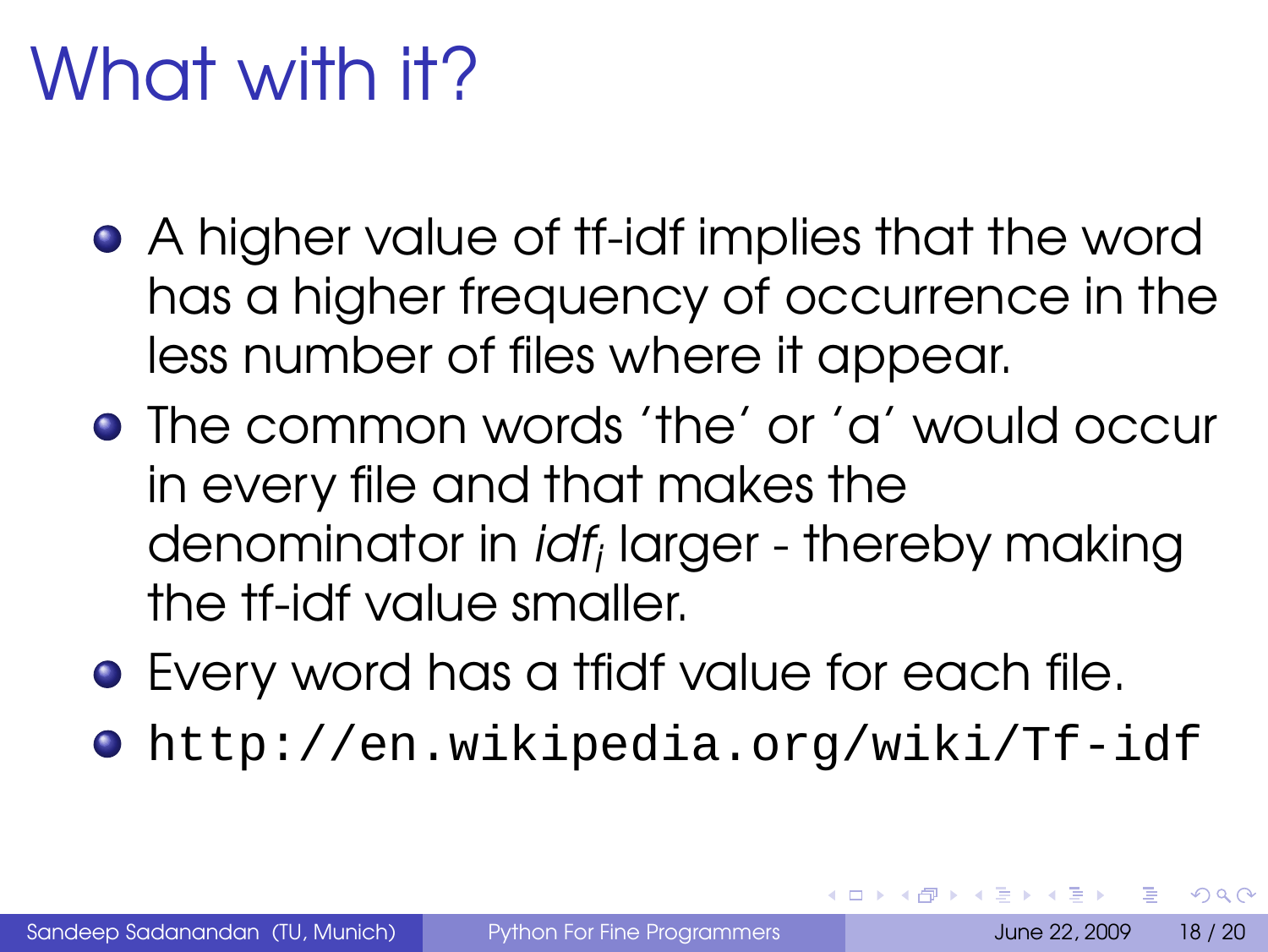### Problems

#### **• Implement an HTMLParser**

- Use the parser to filter the text from the documents pointed by the nodes of the graph
- <span id="page-29-0"></span>Create tf-idf values.